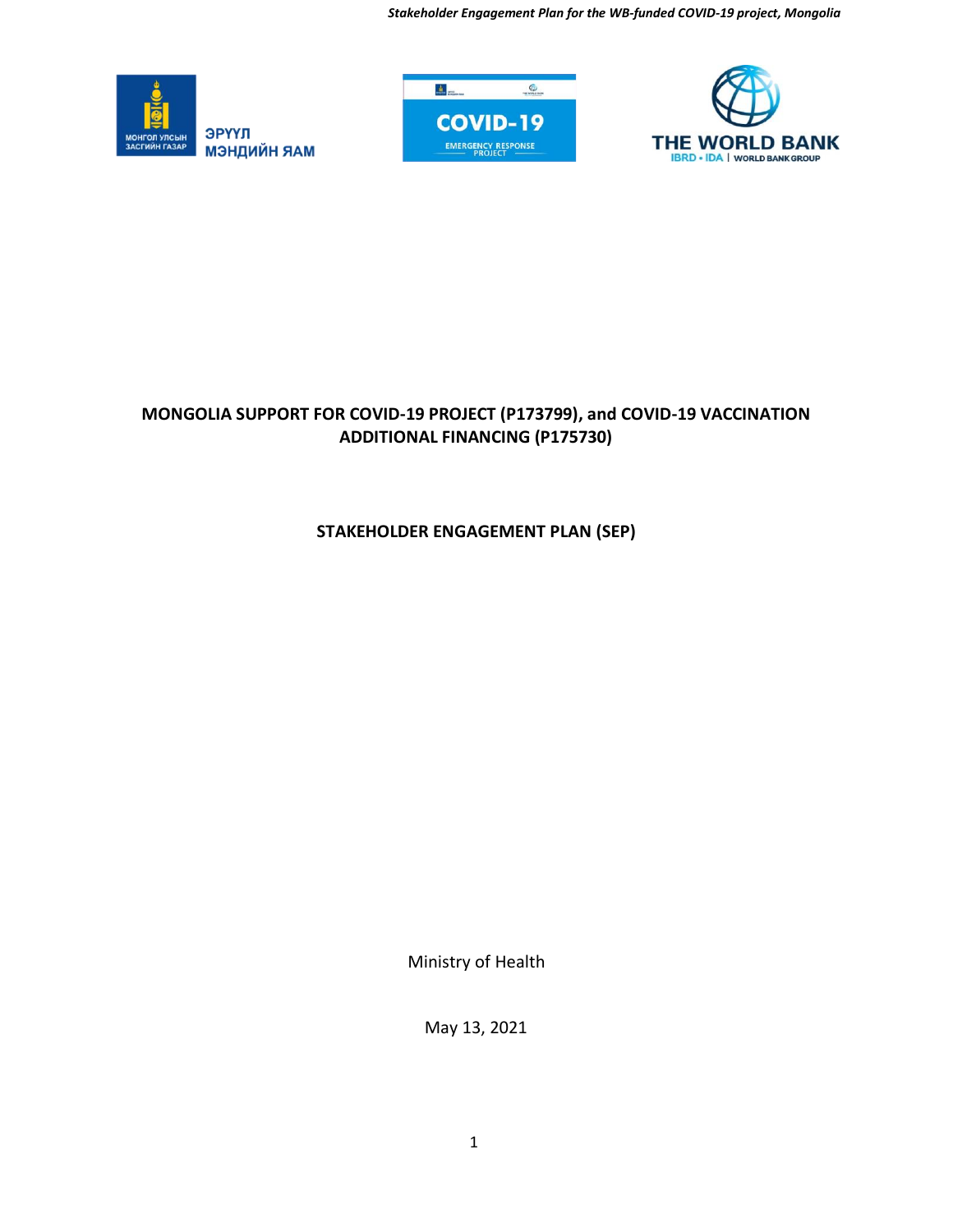The Stakeholder Engagement Plan was developed in accordance with the national policy documents and plans in this area and the regulations of other international partners. The SEP identifies ways in which the project team can communicate with stakeholders, and includes a mechanism for stakeholders to express their views on the project and any activities related to the project, and to resolve complaints and grievances. The Stakeholder Engagement Plan aims to engage project stakeholders in a transparent, open, inclusive, flexible and feedback-based manner, and to provide clear and informed feedback to all project participants by communicating with the project stakeholders in an appropriate, non-fraudulent, non-intrusive, nondiscriminatory and non-intimidating information.

Developed by L.Delgerzul, MSc, Risk Communication and Community Engagement Specialist, WB funded Mongolia Covid-19 Emergency Response and Health System Preparedness Project (P173799)

Reviewed and provided technical assistance by Erdene-Ochir Badarch, Social Development Specialist, Consultant Erdenechimeg Erdene at the World Bank.

Please contact in following email if you have any enquiry regarding this document: [delgerzul@ehp.mn](mailto:delgerzul@ehp.mn)

**facebook** 

Дэлхийн банкны санхүүжилттэй ЭМЯ-ны төсөл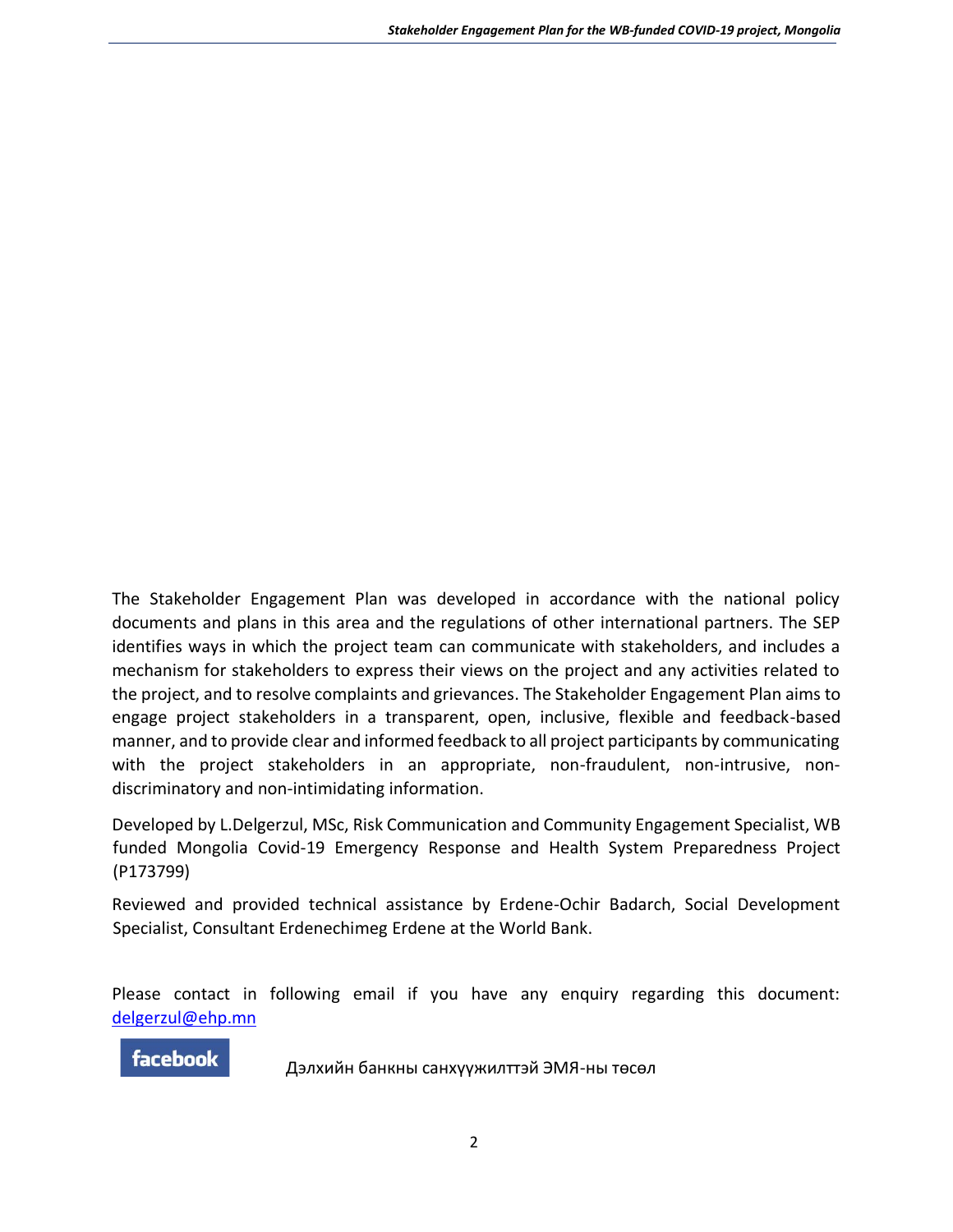# **Table of content**

| 3.1. Summary of stakeholder engagement done during project preparation 12                  |
|--------------------------------------------------------------------------------------------|
| 3.2 Summary of project stakeholder needs, and methods, tools and techniques of stakeholder |
|                                                                                            |
|                                                                                            |
|                                                                                            |
| Resources and Responsibilities for implementing stakeholder engagement activities22<br>4.  |
|                                                                                            |
|                                                                                            |
|                                                                                            |
|                                                                                            |
|                                                                                            |
|                                                                                            |
|                                                                                            |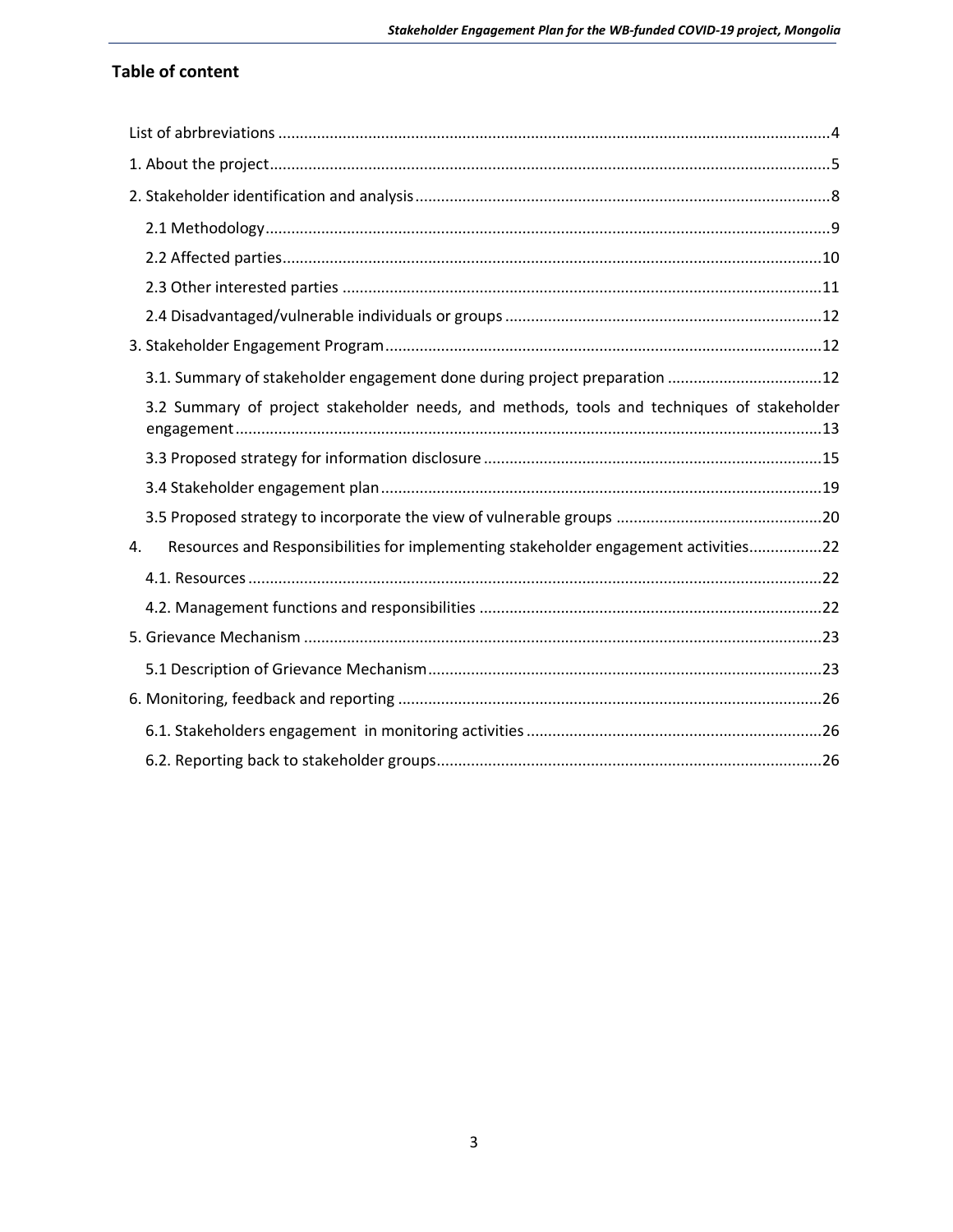### **List of abrbreviations**

<span id="page-3-0"></span>

| <b>AFCCP</b> | Agency for Fair Competition and Consumer Protection     |  |
|--------------|---------------------------------------------------------|--|
| <b>AOA</b>   | <b>Apartment Owners Association</b>                     |  |
| <b>CCEC</b>  | <b>Capital City Emergency Commission</b>                |  |
| <b>CVD</b>   | Cardiovascular disease                                  |  |
| <b>CHD</b>   | Center for Health Development                           |  |
| <b>CSO</b>   | Civil Society Organization                              |  |
| <b>EMO</b>   | <b>Emergency Management Office</b>                      |  |
| <b>ESMF</b>  | <b>Environmental Social Management Framework</b>        |  |
| <b>GBV</b>   | Gender-based violence                                   |  |
| GASI         | General Agency for Specialized Inspection               |  |
| GM           | Grievance Mechanism                                     |  |
| <b>IPIU</b>  | Integrated Project Implementation Unit                  |  |
| KPI          | Key Performance Indicators                              |  |
| <b>LMP</b>   | Labor management plan                                   |  |
| <b>MASAM</b> | Mainstreaming Social Accountability in Mongolia Project |  |
| MoH          | Ministry of Health                                      |  |
| MRTD         | Ministry of Road and Transportation Development         |  |
| <b>MNPRT</b> | Mongolian National Public Radio and Television          |  |
| M&E          | Monitor and evaluation                                  |  |
| <b>NCCD</b>  | National Center for Communicable Diseases               |  |
| <b>NCMCH</b> | National Center for Maternal and Child Health           |  |
| <b>NCPH</b>  | <b>National Center for Public Health</b>                |  |
| <b>NCZD</b>  | National Center for Zoonotic Diseases                   |  |
| <b>OSH</b>   | occupational safety and health                          |  |
| PB           | Project Board                                           |  |
| PIZ          | Project Impact Zone                                     |  |
| <b>RRA</b>   | Rapid risk assessment                                   |  |
| <b>RD</b>    | <b>Respiratory Diseases</b>                             |  |
| <b>SIP</b>   | Social Insurance Premium                                |  |
| <b>SEP</b>   | Stakeholder engagement plan                             |  |
| <b>SEC</b>   | <b>State Emergency Commision</b>                        |  |
| SGH          | <b>State Great Hural</b>                                |  |
| TV           | Television                                              |  |
| UN           | <b>United Nations</b>                                   |  |
| <b>VRAF</b>  | Vaccine readiness assessment framework                  |  |
| <b>VIRAT</b> | Vaccine readiness assessment tool                       |  |
| WB           | <b>World Bank</b>                                       |  |
| <b>WHO</b>   | World Health Organization                               |  |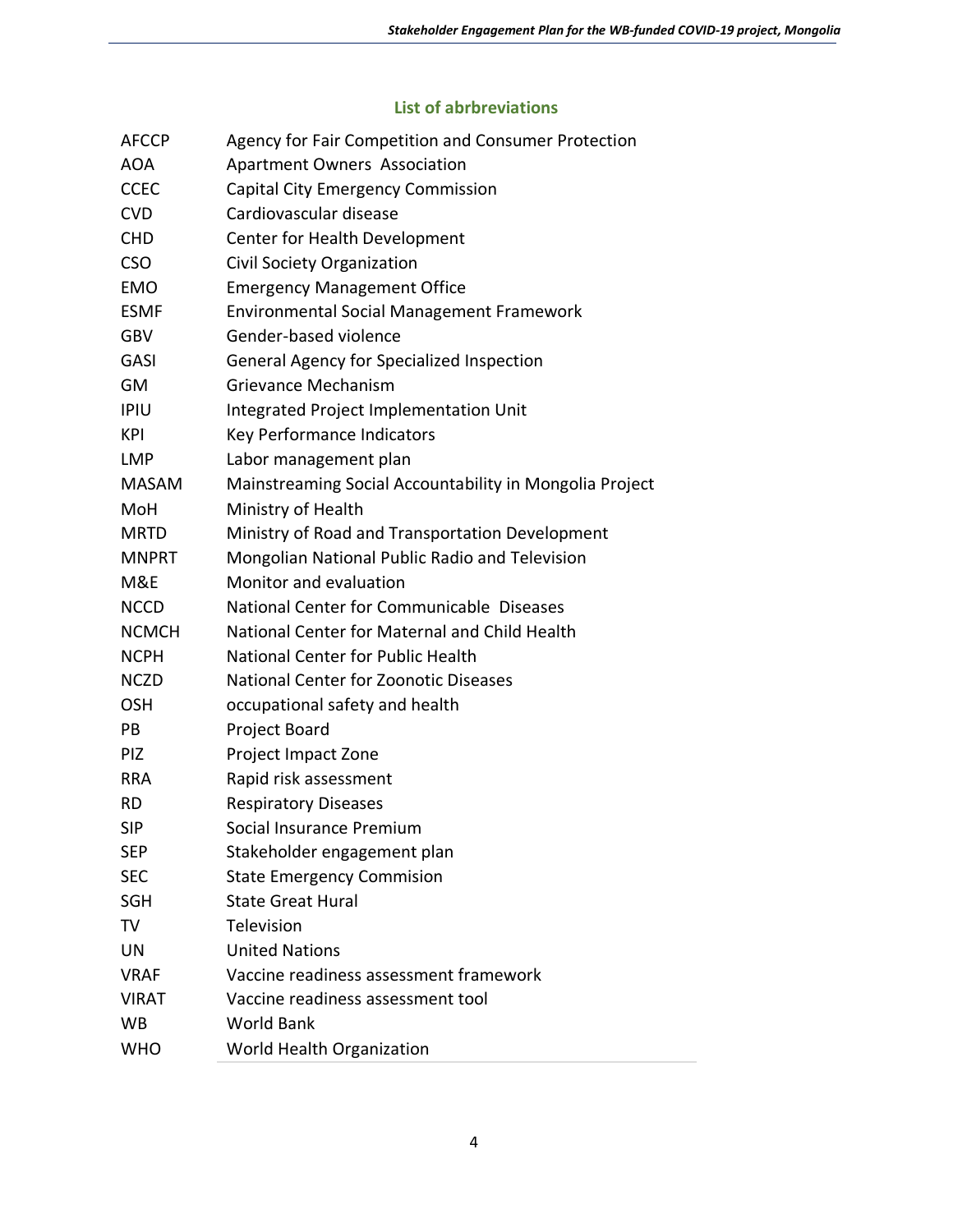### **Stakeholder Engagement Plan (SEP)**

### **February 18, 2021**

## <span id="page-4-0"></span>**1. About the project**

COVID-19 is one of several outbreaks of infectious diseases that have occurred in humans over the past few decades, and has had a major impact on public health and the economy.

As of February 25, 2021, 2,383 confirmed cases of COVID-19 has been registered in Mongolia, 2150 were found to be transmitted to the public in Ulaanbaatar, Selenge and Darkhan-Uul, and nurses and doctors continue to be infected in the line of duty. As of February 25, 2021, there are 2150 patients cured, and 666 patients receiving treatment, of which, 1 is under very serious, 6 are serious , 78 are heavyish and 580 are light. Since the announcement of pneumonia of unknown origin on January 3, 2020, the Ministry of Health has been working with WHO, international partners and non-health sector stakeholders to ensure preparedness.

Rapid risk assessment (RRA) was conducted more 21 times for decision making and updating national COVID-19 response plan. Multi-sectoral RRA was conducted in the latest or on January 31, 2021, including ministers and stakeholders of 15 governmental organizations, namely the State Emergency Commission, the Capital City Emergency Commission, the Ministry of Health, the Ministry of Labor, Agriculture and Light Industry, the Ministry of Roads and Transportation, the National Emergency Management Agency, and the General Agency Specialized Inspection, including the General Authority, the General Agency for Border Protection, the General Intelligence Agency, the General Police Agency, the National Center for Communicable Diseases, the Ulaanbaatar Railway, and the World Health Organization, evaluated the risk of insufficient control capacities for COVID-19 community transmission

MoH, with technical assistance of the WHO and UNICEF, assessed country's readiness for deployment of the COVID-19 vaccine in accordance with the Vaccine Introduction Readiness Assessment Tool (VIRAT) and the Vaccine Readiness Assessment Framework (VRAF). These tools assessed institutional, operational and financial capacity, gaps and need. Based on the assessment result most of activities are ongoing and stages are not yet complete. The State Great Hural (Parliament) adopted a law on the on prevention from coronavirus infection/Covid-19, fighting and mitigating its negative impact to social and economic development, on April 29, 2020, and amended on December 31, 2020.

The National Security Council, the Government, and the State Emergency Commission have meeting regularly to make policy decisions to prevent the COVID-19 outbreak. From November 12 to December 1, 2020, the country was under national lockdown or quarantine, and from December 1 to December 14, 2020 under partial lockdown. Between 13 and 22 December 2020, the level of emergency regime in the capital city decreased. However, it moved again to lockdown from December 23, 2020 to January 6, 2021.

The Government of Mongolia has taken a number of measures and interventions to reduce the outbreak of COVID-19 infection, which is having a negative impact on the Mongolian socialeconomy. Therefore,The Government of Mongolia has taken specific decisions and taken action.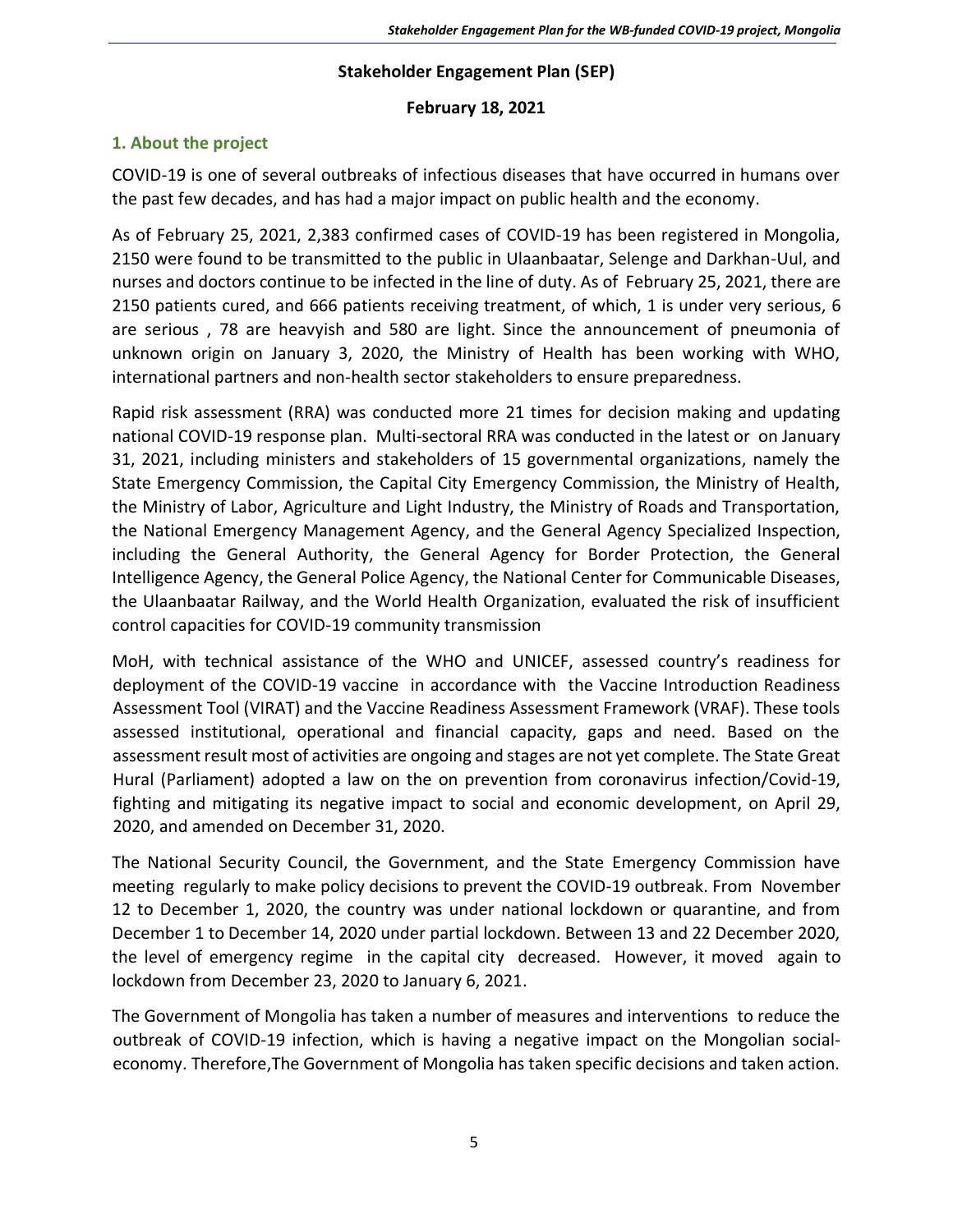For example, child allowance- 100,000 MNT per month for children under 18 years of age, exemption from penalties and fines for legal entities that have not paid their social insurance premiums until January 1, 2020.

Also the Government allowed the loan holders to defer the repayment of soft mortgage loans of the state. Mineral ports are operating at full capacity in accordance with infection control regulations, and medicines and medical devices are exempt from customs duty and VAT. By the government decision, with aiming at supporting livelihood during the quarantine, household energy, water and heating consumption bills have been exempted from December 1, 2020 to July 1, 2021.

As a result of the loan agreement between Mongolia and the World Bank, in April 2020 the Mongolia support for COVID-19 project (P173799) and in February 2021 the project "Vaccination Additional Financing "(P175730) were signed respectively on the agreement, and are being implemented .

The Additional financing component will remain the same as will the parent project component strucutre. These include: i) vaccine and drug purchase; ii) systems strengthening and service deliversy efforst to ensure effective vaccine deployment; iii) monitoring, tracking of vaccines use and recording of any adverse reactions to vaccinatation. The table below shows project original activities and activities under AF by each component.

| Table 1: Original Activities and Activities under AF |  |
|------------------------------------------------------|--|
|------------------------------------------------------|--|

| <b>Original components and activities</b>                                                                                                                                                                        | <b>Changes or Additionalities under AF</b>                                                                                                                                                                                                                                                                                                                                                                                                                                                                                       |
|------------------------------------------------------------------------------------------------------------------------------------------------------------------------------------------------------------------|----------------------------------------------------------------------------------------------------------------------------------------------------------------------------------------------------------------------------------------------------------------------------------------------------------------------------------------------------------------------------------------------------------------------------------------------------------------------------------------------------------------------------------|
| COVID-19<br>Component<br>1: Emergency<br>Prevention and Response                                                                                                                                                 |                                                                                                                                                                                                                                                                                                                                                                                                                                                                                                                                  |
| 1.1<br>Sub-component<br>Promote<br>key<br>preventive<br>and<br>focus<br>measures<br>on<br>comprehensive<br>communication<br>and<br>advocacy for behavioral changes<br>(hand<br>washing, social distancing etc.). | Strengthen<br>activity<br>awareness<br>on.<br>of<br>vaccinating<br>importance<br>to<br>target<br>population;<br>vaccine safety;<br>$\overline{\phantom{a}}$<br>The process for vaccine deploymenta<br>$\overline{\phantom{a}}$<br>registration and possible side-effects of the<br>$\blacksquare$<br>vaccine to foster confidence in a<br>new<br>vaccine.<br>Effective communication and outreach lead<br>to increase understanding and "literacy of<br>COVID19 vaccine", build trust, and reduce<br>stigma around any COVID-19. |
| Sub-component 1.2 To support improvement                                                                                                                                                                         | Following activities are to implement within the                                                                                                                                                                                                                                                                                                                                                                                                                                                                                 |
| of public health emergency management                                                                                                                                                                            | preparation work:<br>i)<br>Development of a<br>detailed<br>vaccine<br>deployment plan and identification<br>.of<br>priority population groups<br>to<br>receive                                                                                                                                                                                                                                                                                                                                                                   |
|                                                                                                                                                                                                                  | vaccination based<br>the WHO<br><sub>on</sub><br>Fair<br><b>Allocation Framework;</b>                                                                                                                                                                                                                                                                                                                                                                                                                                            |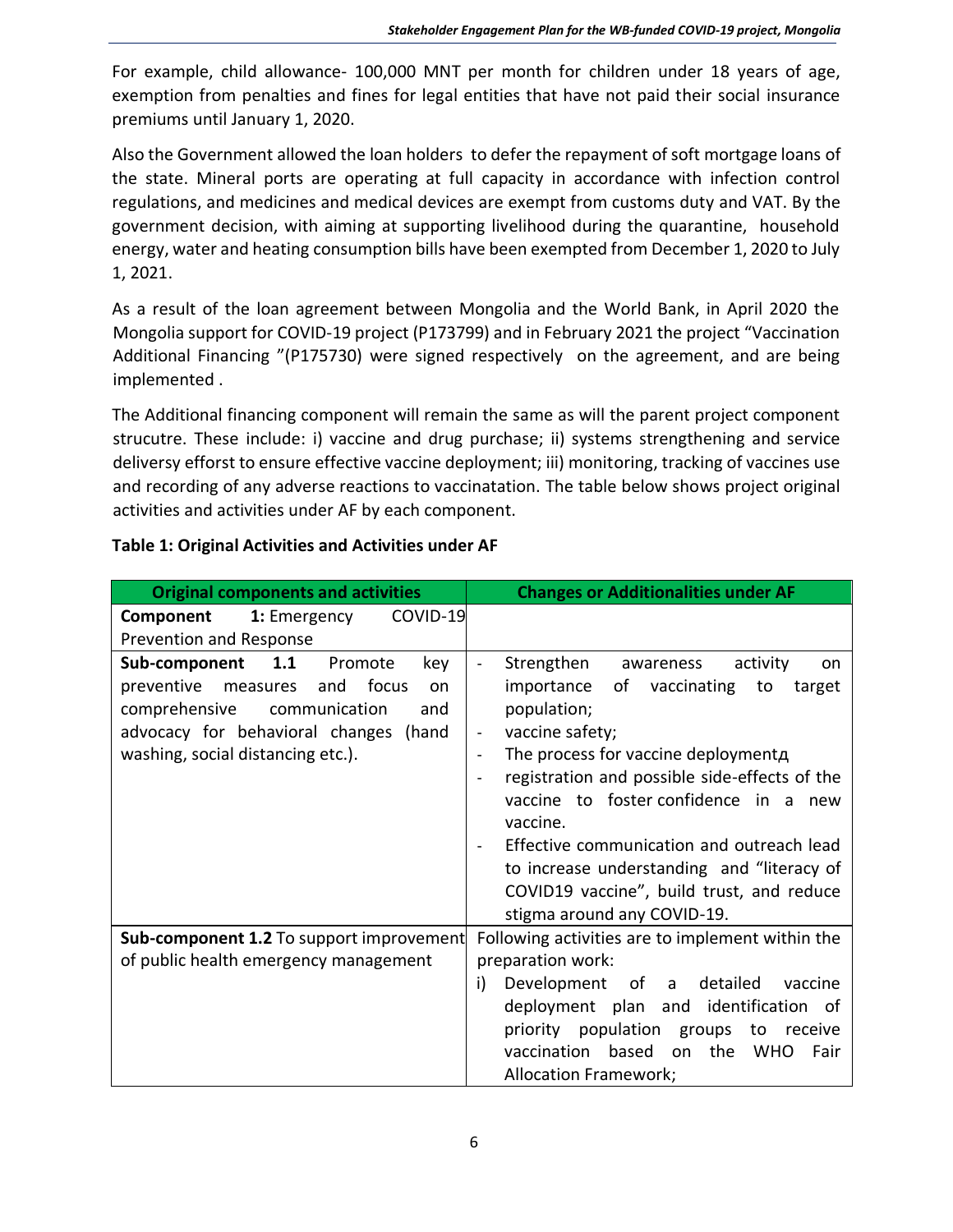|                                                                                        | idevelopment of a<br>ii)<br>monitoring<br>and<br>evaluation (M&E) system to register<br>the<br>recipients of vaccine, and vaccine adverse<br>effects;<br>Development and localizing of innovative<br>iii)<br>service delivery and community mobilization<br>plans in aimags/ districts; contract with local<br>community-based organizations to organize<br>such measures if necessary. |
|----------------------------------------------------------------------------------------|-----------------------------------------------------------------------------------------------------------------------------------------------------------------------------------------------------------------------------------------------------------------------------------------------------------------------------------------------------------------------------------------|
| 1.3. To<br>Sub-component<br>support                                                    | Implement measures, including a human<br>$\mathbf{i}$                                                                                                                                                                                                                                                                                                                                   |
| strengthening of human resources in a public<br>health emergency.                      | resource deployment and training plan for<br>effectively delivering a vaccine program.                                                                                                                                                                                                                                                                                                  |
|                                                                                        | Provide vaccine in short term, and carry out<br>ii)                                                                                                                                                                                                                                                                                                                                     |
|                                                                                        | capacity building activities across the                                                                                                                                                                                                                                                                                                                                                 |
|                                                                                        | country for existing staff and additional<br>vaccinators (retired health staff, Red Cross                                                                                                                                                                                                                                                                                               |
|                                                                                        | members, pharmacists etc.) across the                                                                                                                                                                                                                                                                                                                                                   |
|                                                                                        | infection<br>country<br>control,<br>on                                                                                                                                                                                                                                                                                                                                                  |
|                                                                                        | pharmacovigilance<br>and<br>environmental<br>safety measures and communication tools                                                                                                                                                                                                                                                                                                    |
|                                                                                        | with person, having objection of vaccination.                                                                                                                                                                                                                                                                                                                                           |
| <b>Subcomponent 1.4.</b> To strengthen capacities                                      | No additional activities                                                                                                                                                                                                                                                                                                                                                                |
| for multi-sectoral response operations to                                              |                                                                                                                                                                                                                                                                                                                                                                                         |
| emerging and new infectious diseases<br>Component 2: To strengthen Health Care         |                                                                                                                                                                                                                                                                                                                                                                                         |
| Delivery Capacity                                                                      |                                                                                                                                                                                                                                                                                                                                                                                         |
| Sub-component 2.1. To                                                                  | upgrade health No additional activities                                                                                                                                                                                                                                                                                                                                                 |
| facilities for diagnostics and treatment of                                            |                                                                                                                                                                                                                                                                                                                                                                                         |
| COVID-19                                                                               |                                                                                                                                                                                                                                                                                                                                                                                         |
| Sub-component 2.2. To support the health<br>care system with provision of supplies for | Improve capacity of required storage facility<br>$\sim$<br>and cold chain; to strengthen procurement                                                                                                                                                                                                                                                                                    |
| medical care.                                                                          | of vaccines and supplies needed for vaccine                                                                                                                                                                                                                                                                                                                                             |
|                                                                                        | deployment.                                                                                                                                                                                                                                                                                                                                                                             |
|                                                                                        | May support for establishment of water                                                                                                                                                                                                                                                                                                                                                  |
|                                                                                        | supply and sanitation facility and citizen                                                                                                                                                                                                                                                                                                                                              |
| <b>Component 3: Implementation Management</b>                                          | initiative towards environmental health                                                                                                                                                                                                                                                                                                                                                 |
| and Monitoring and Evaluation                                                          |                                                                                                                                                                                                                                                                                                                                                                                         |
| This component supports the PIU staff and i)                                           | Support recruitment of additional technical                                                                                                                                                                                                                                                                                                                                             |
| monitoring and evaluation                                                              | staff<br>required for<br>management<br>and                                                                                                                                                                                                                                                                                                                                              |
|                                                                                        | monitoring<br>with<br>regard<br>to<br>vaccine<br>procurement, cold chain strengthening and                                                                                                                                                                                                                                                                                              |
|                                                                                        | vaccination<br>delivery support,<br>ensuring                                                                                                                                                                                                                                                                                                                                            |
|                                                                                        | multilatoral engagement of<br>partner                                                                                                                                                                                                                                                                                                                                                   |
|                                                                                        | organizations, especially UNICEF and WHO.                                                                                                                                                                                                                                                                                                                                               |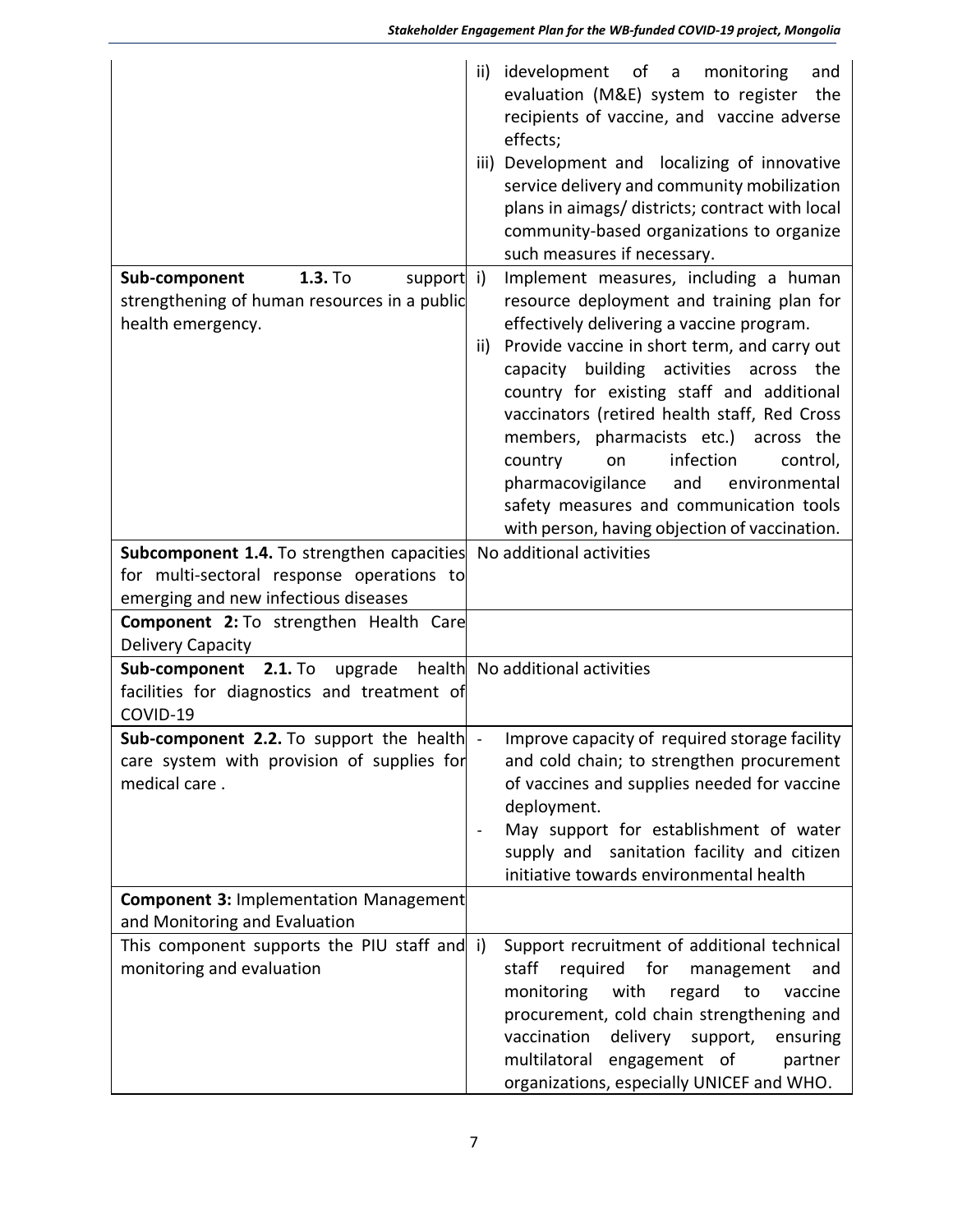|                                                                                                              | In addition to routine immunization<br>ii)<br>recording, daily records of the vaccine bar<br>code issued to each person is documented,<br>as well as records of any adverse vaccination<br>effects. |
|--------------------------------------------------------------------------------------------------------------|-----------------------------------------------------------------------------------------------------------------------------------------------------------------------------------------------------|
| <b>Component</b> 4: Contingent<br>Emergency<br><b>Response Component</b>                                     |                                                                                                                                                                                                     |
|                                                                                                              |                                                                                                                                                                                                     |
| In the Recognized Crisis or Emergency, the<br>project will contribute to a timely and<br>effective response. | No additional activity                                                                                                                                                                              |

#### **Introduction**

Mongolia has had commitment to implement these projects in compliance with the World Bank's policy on environmental and social safeguards requirements. To ensure the implementation of the World Bank's Environmental and Social Management Framework, which aims to provide project implementers with guidelines for identifying potential environmental and social impacts of project activities and any sub-projects and their activities, and for mitigating and managing potential environmental and social impacts, the "Mongolia COVID-19 Emergency response and health system preparedness project" and "Additional Vaccination Financing" projects developed the Stakeholder Engagement plan in accordance with the ESS-10.

### <span id="page-7-0"></span>**2. Stakeholder identification and analysis**

Guiding the principles of transparent, open, inclusive, flexible and feedback to the project stakeholders, the project will communicate with the stakeholders in a timely, relevant, understandable and clear manner, using appropriate, non-fraudulent, non-intrusive, nondiscriminatory and non-intimidating information. It works for both Main Project and Additional Financing (hereinafter referred to as the Project).

The Stakeholder Engagement Plan was also developed in compliance with the national policy documents and plans in this area. The SEP identifies ways in which the project team can communicate with stakeholders, and includes a mechanism for stakeholders to express their views on the project and any activities related to the project, and to resolve complaints and grievances.

These include:

- Provide constantly information about project implementation and its activities to government agencies, public health organizations, international development partners, national non-governmental organizations, private sector partners and general public.
- Provide timely relevant information to stakeholders in prior to and during Project implementation and allow for the identification of appropriate mitigation measures;
- Facilitate equal participation of all affected groups in the consultation dialogue.
- Disclose any environmental or social impacts of the Project and proposed mitigation measures: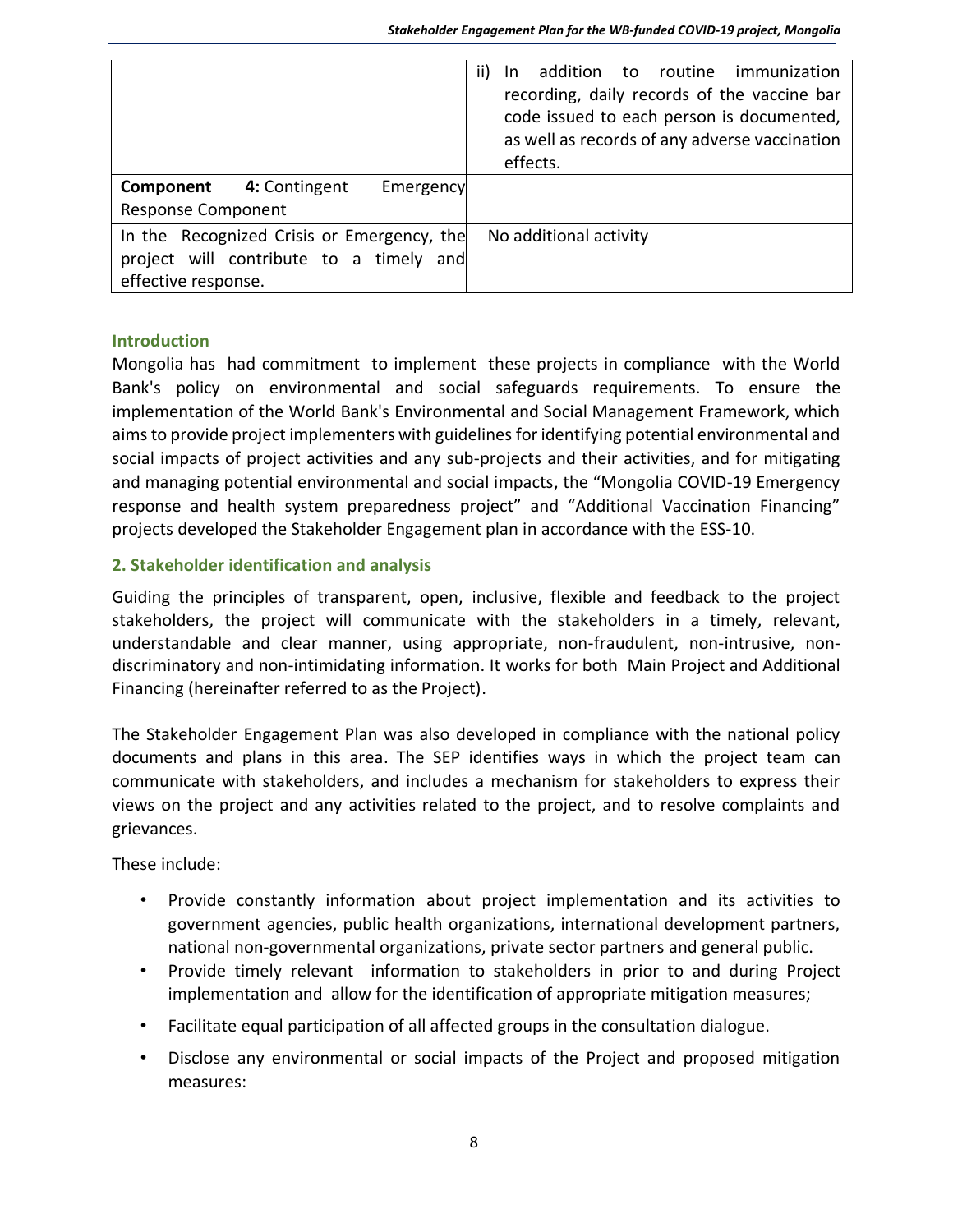(i) Occupational, Health, and Safety (OHS) risks for project workers associated with the upgrading activities; (ii) OHS risks linked to outbreak of the virus among health care workers; (iii) risks related to the outbreak of COVID-19 infection among the population at large and, especially for the most disadvantaged and vulnerable populations such as (elderly, children who are high risk – such as those who are malnourished-, poor households, etc.), due to poor training, communication and public awareness related to the readiness and response to the new COVID-19; and (iv) risk of panic/conflicts resulting from false rumors and social unrest, the social stigma associated with COVID-19 or potential unrest with respect to access to tested and other services related to public health services, including inability of accessing services by the most disadvantaged.

- Get stakeholders' feedback on the development and implementation of any mitigation measures.
- Facilitate open and continuous communication and consultation with the Project stakeholders and communities.
- Address any stakeholder concerns and provide feedback to issues raised by them.
- Establish a Grievance Mechanism (GM) to satisfactorily redress any Project-related grievances.

# 2.1 Methodology

<span id="page-8-0"></span>This ESP will be implemented in a realistic, effective and taking into consideration of Mongolian culture and guided with the following principles, over the project implementation. These include:

- *Openness and life-cycle approach***:** public consultations for the project(s) will be arranged during the whole life-cycle, carried out in an open manner, free of external manipulation, interference, coercion or intimidation;
- *Inclusiveness and flexibility:* Equal and inclusive information is to be provided to all stakeholders, ensuring equal engagement, and consultation dialogues towards improvement of the project implementation is to be undertaken. Particular consideration will be undertaken to vulnerable groups, especially women, youth, the elderly people, people with disabilities, migrants, people with health problems, ethnic minorities, and people in remote areas. Taking consideration of stakeholders' needs , conscious and sensitive response to the situation is to be given, keeping flexibile manner.
- *Feedback and effective reporting*: Certain ways in collecting concern, comment, suggestion, complain from the stakeholders and providing with report on progress of addressing these will be ensured.

# **Stakeholders**

Stakeholders are individuals, groups, and legal entities that are affected by project activities. In order to ensure effective and appropriate engagement , project stakeholders are divided into the following main categories. These include: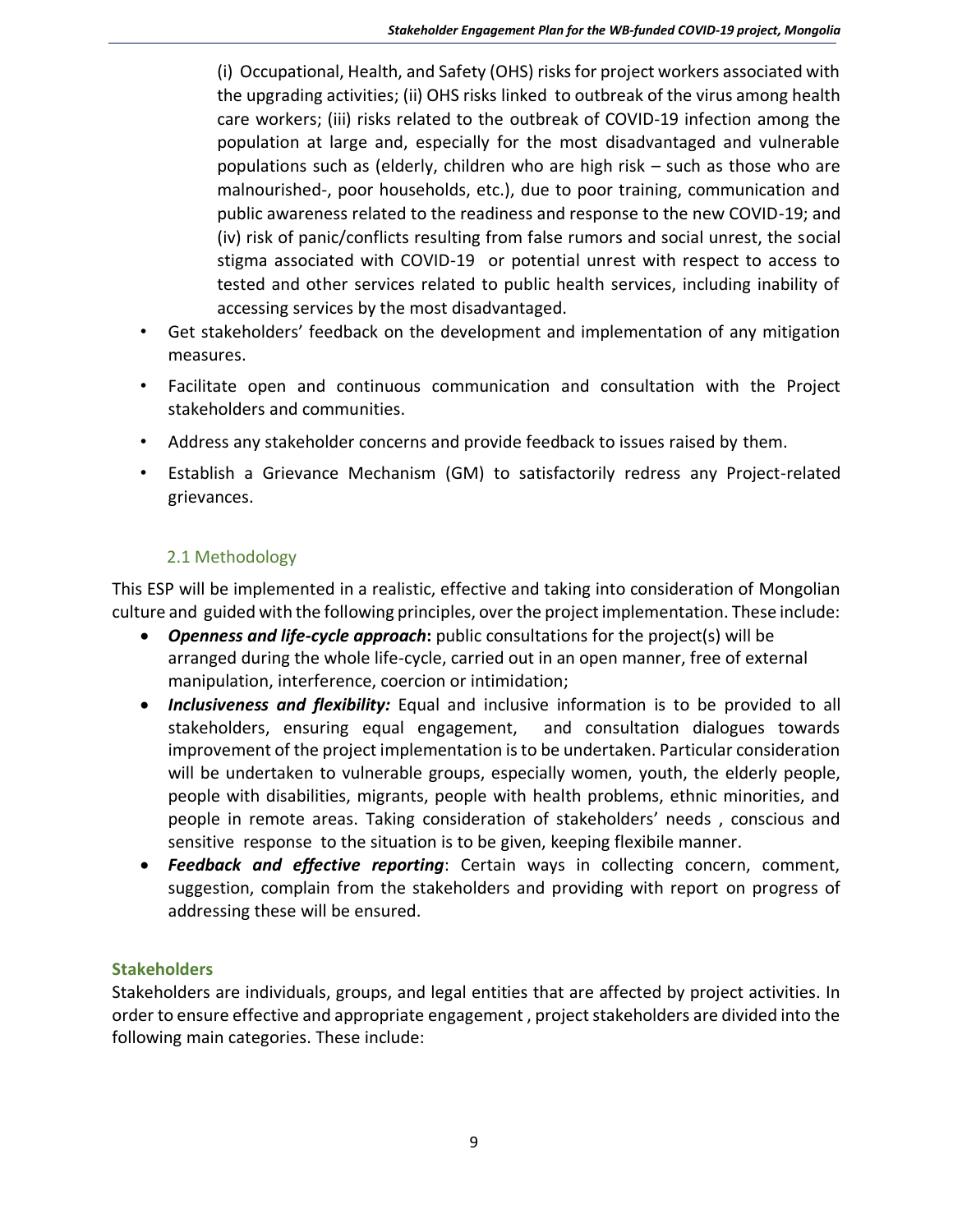## 2.2 Affected parties

<span id="page-9-0"></span>Includes individuals, groups, and other entities that are directly affected by the Project (actual or potential) and are / or identified as the most vulnerable to changes in the Project.

Project Stakeholders are described in detail at the administrative level as follows.

1. Government organizations:

## **a) At the national level**

- State Emergencey Committee,
- MoH
- Vaccine deployment plan working group of the Ministry of Health
- The national committees on immunization (NITAG, AEFI, VCC, NEPC)
- National Emergency Management Agency
- Central Intelligence Agency
- Health workers caring for and treating infected people at the National Center for Communicable Diseases
- State general hospitals, general hospitals of the capital city, aimags, soums and districts, and private hospitals
- General Agency for Specialized Inspection
- **Laboratories**
- National Center for Zoonotic Disease
- Mobilization, retired doctors, Medical University students (possibly mobilized)
- National Center for Public Health
- Center for Health Development
- AFCCP, public transport, railways, freight forwarders and aviation

# **b) At the aimag, capital city, soum and district levels**

- Aimag, capital city, soum and district emergency committee
- Health department, district health center, district hospital, soum and family health centers
- Energy, water and heat supply, sanitation and landscaping service organizations,

# **c) At the bag/ khoroo/household level**

- All staff at family health center
- Khoroo and bag units and social workers
- Team committee chair and khoroo unit leader
- Apartment owners association, Housing Maintenance Company

### **2. General public including:**

- People infected with COVID19
- COVID 19 Families of infected people
- Primary and secondary partners in confirmed cases
- Residents adjacent to laboratories, isolation rooms and checkpoints
- Patients admitted to the National Center for Communicable Diseases or to a hospital
- Inpatients and temporary patients, temporary patients
- COVID 19 people in quarantine and prison staff
- People at risk in COVID 19, such as residents of the area where the incidents were reported, residents of or near border towns.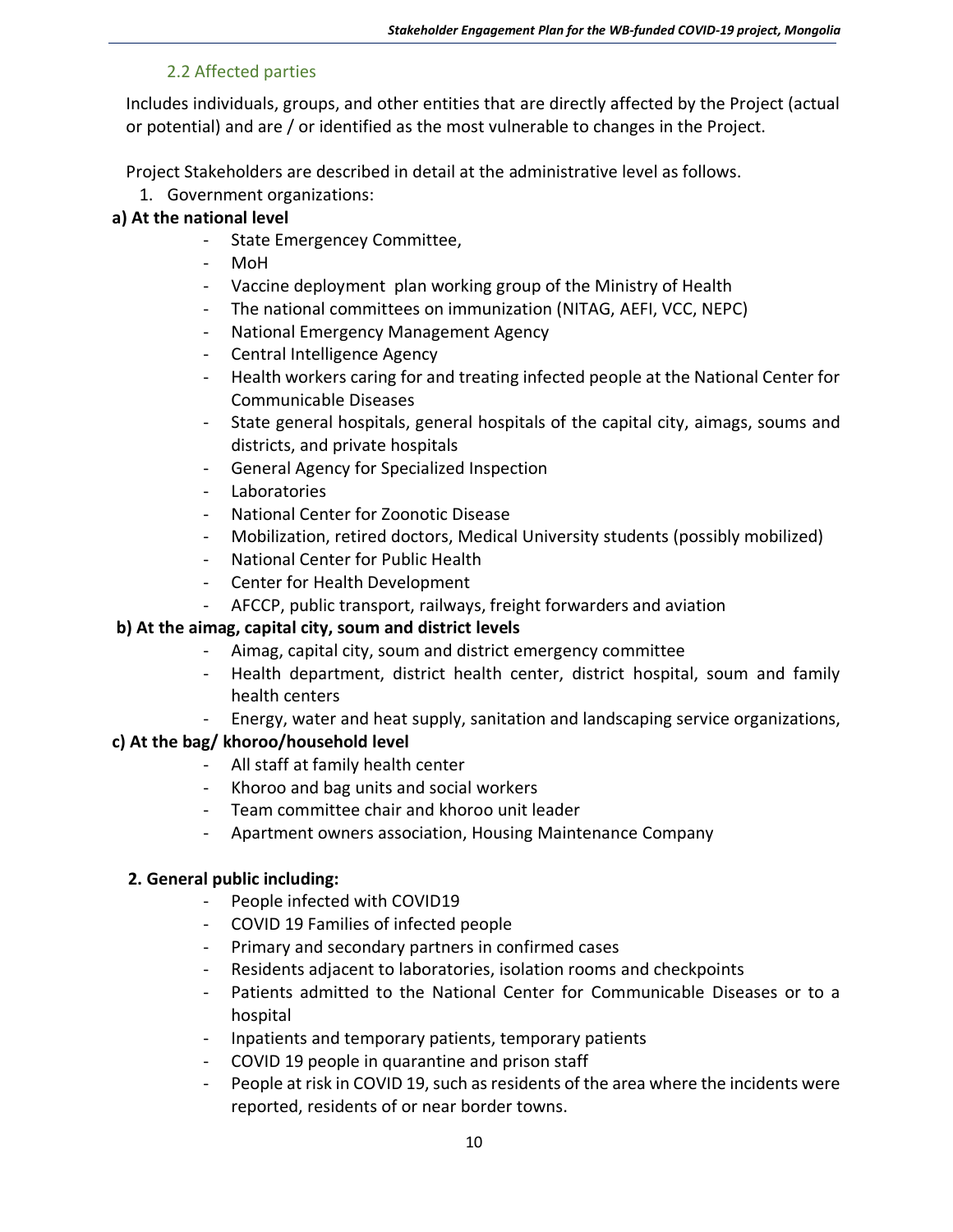- People returned with charter flights due to closure of border
- Truck drivers transporting coal in the border area with China
- National Border protection agency officers, custom service officers, National Emergency and Management Agency officers, police, special services, related university and schools, training institutions
- Airlines and other international transport logistics businesses
- Drivers of public transport, roads, intercity public transport, taxi drivers
- Delivery service providers
- Call service providers
- Employees, customers, vendors, travelers, etc. in public places such as schools, hospitals, shops, restaurants, pubs, training centers, sports, fitness centers, hairdressers, etc.
- Urban landscaping, cleaning and sewerage workers
- Employees of energy, heating, water supply, sewerage, waste management, public utilities and engineering supply organizations
- Bank and media workers
- Child protection and nursing homes
- Petroleum products, fuel supply, distribution and transportation
- Improved fuel, production, supply and distribution points
- Volunteers involved in vaccination and COVID-19 treatment
- Persons affected or otherwise involved in project support activities

### 2.3 Other interested parties

<span id="page-10-0"></span>The projects' stakeholders also include parties other than the directly affected communities, including individuals/groups/entities that may not experience direct impacts from the project but who consider or perceive their interests as being affected by the project and/or who could affect the project and the process of its implementation in some way. Specifically, the following individuals and groups may fall within this category:

- Government decision-makers at all levels, including the President, members of parliament, and members of the government
- Donors, international organizations ,embassies, counsels and liaise office in Mongolia
- Mongolian consulates and embassies abroad
- National and local governments
- The media
- Mobile service providers
- Publicly recognized political and social figures, leaders, celebrities, influential people, educators, especially key influencers of social networks (Facebook, Twitter), etc.
- Mongolian citizen living and working abroad
- Other national and international non-governmental organizations
- Private sector
- Domestic and international businesses
- General public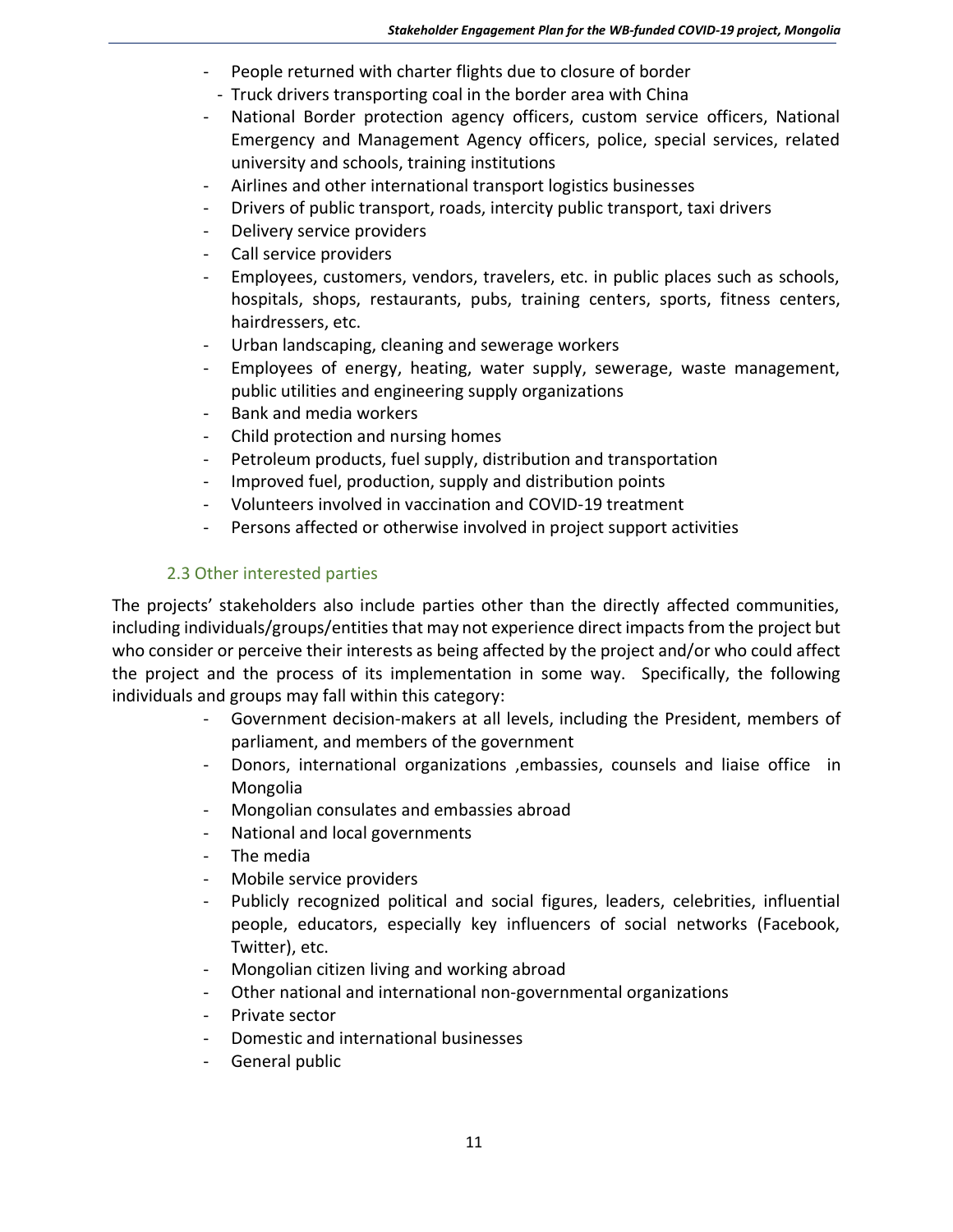### 2.4 Disadvantaged/vulnerable individuals or groups

<span id="page-11-0"></span>Persons who may be disproportionately impacted or further disadvantaged by the project(s) as compared with any other groups due to their vulnerable status<sup>1,</sup> and that may require special engagement efforts to ensure their equal representation in the consultation and decision-making process associated with the project. For the project, vulnerable groups who are under limited and exceptional circumstances may include following people, but are not limited to:

- *Elderly people at home or in a nursing center;*
- *Patients with chronic diseases (ASD, CVD, diabetes, cancer etc.)*
- *People living with disabilities or orphanages;*
- Persons temporarily or in solitary confinement;
- *Citizens and children living in remote and remote areas (no infrastructure);*
- *Ethnic minorities (Kazakh, Dukha or Tsaatan);*
- *Single parent headed family;*
- *Population with incomes below the living standard;*
- *Temporary loss of working ability or no limitation functional ability (because of the health reason become disabled (serious type of diabetic patients, some of occupational disease people);*
- *Orphanage;*
- *Homeless people;*
- *Households living in ger areas<sup>2</sup> without address registration (open address);*

#### <span id="page-11-2"></span><span id="page-11-1"></span>**3. Stakeholder Engagement Program**

#### 3.1. Summary of stakeholder engagement done during project preparation

**Consultation during project preparation**: While the State Emergency Committee made an resolution to restrict public gatherings until March 30, the Government urgently developed a project to address the need to strengthen the readiness of possible threat of a pandemic. The preliminary SEP for the project was developed in April 2020.

Within the implementation of SEP under the project Component 1, total 17 activities on risk communication are underway, including (a) public health information and communication campaigns for disease prevention and management through mass media; (b) instituting infection control guidelines and service standards; and (c) training of key front-line staff, including emergency doctors, nurses and paramedical staff.

Also, the Ministry of Health has developed 533 infographics and 271 types of video materials with the recommendations of specialists and widely disseminated through its Facebook page. All mobile phone users are received SMS with brief advice on COVID-19 prevention at least once a day. Daily press conference was held by the Ministry of Health to update status of COVID-19 situation in the country, main recommendation to prevent from possible contact by adhering

<sup>1</sup> Vulnerable status may stem from an individual's or group's race, national, ethnic or social origin, color, gender, language, religion, political or other opinion, property, age, culture, literacy, sickness, physical or mental disability, poverty or economic disadvantage, and dependence on unique natural resources.

<sup>2</sup> Ger Area is (Mongolian: гэр хороолол or *Ger district*) is a form of residential area in Mongolian settlements. This is home to approximately 736,000 residents, about 60% of Ulaanbaatar's population (Munkhborjigon, 2020). The significant growth in Ulaanbaatar is shown by its 52.8% of residents who were born outside of the city, the majority of migrants moving into the Ger District due to a lack of housing.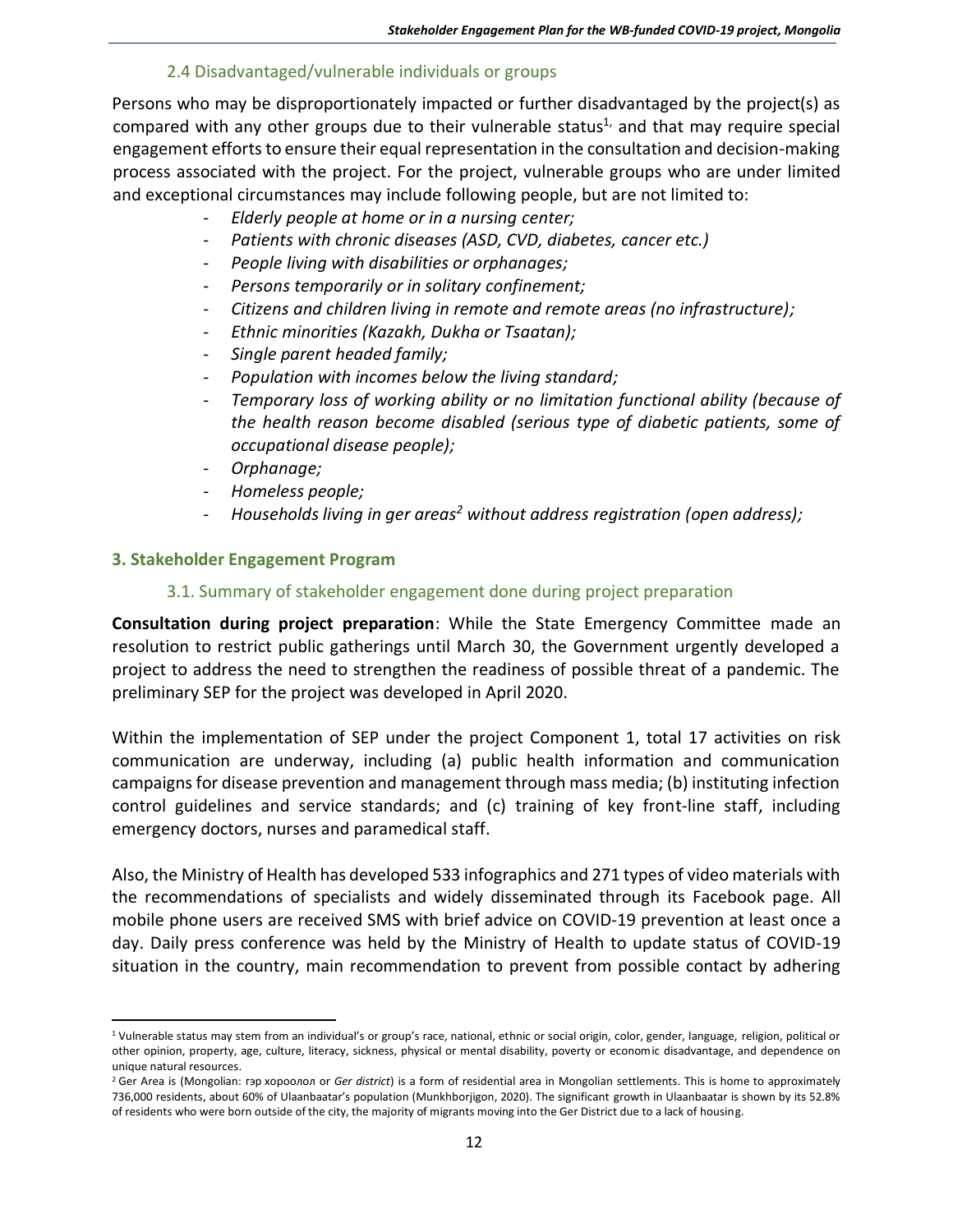social distancing, wearing masks, using hand sanitizers and cleaning house/apartments on regular basis and taking food/nutrient that will be help boosting immune system.

The Ministry of Health of Mongolia launch a dedicated platform and channel to disseminate COVID-19-related information and research results, and to address feedback from viewers and stakeholders. Stakeholder engagement activities including grievance redress and information dissemination during the project preparation was carried out through the MoH's website: [www.covid19.mohs.mn](http://www.covid19.mohs.mn/)

**Consultation during Additional Financing**: Virtual Stakeholder Consultation meeting on updated SEP was held on February 19, 2021 and total 45 organizations participated. Comments and feedbacks raised at consultation and written comments prior the consultation date are incorporated in this updated SEP. A separate meeting with the Forum on the Rights of Persons with Disabilities was held and written comments were submitted by representatives of more than 60 organizations. Stakeholder consultation report is attached in Annex 1.

*Process of consultation*: Three days prior to the consultation, the invitation and consultation meeting documents were sent to participants electronically. The IPIU disclosed the ESMF and SEP from January 22, 2021, at the MoH website [https://www.moh.gov.mn/news/t/10,](https://www.moh.gov.mn/news/t/10) to ensure that potential stakeholders are able to review these documents in advance. In addition, four more days has been provided for feedback after the virtual consultation. Special efforts been made from IPIU to to bring voices and concerns of disadvantaged/vulnerable groups and participants, and increased access to information for people living with disabilities.

As an additional funding project, it plans to strengthen efforts to enhance the system and support the purchase of vaccines and drugs to ensure the effectiveness of vaccines, so effective communication and information dissemination will increase stakeholder's awareness and trust in COVID-19 vaccines. It is necessary to reduce and mitigate the wrong attitude.

The National Vaccination Deployment Plan for COVID-19, which includes the procedure for distributing and delivering vaccines, was approved by the State Emergency Commission on January 11, 2021. Order No. 33 of the Minister of Health dated February 2, 2021 on immunization against coronavirus infection (COVID-19).

In the case of the COVID-19 vaccination program, stakeholder involvement is based on the principle of prioritizing vaccine distribution, vaccine coverage, reaching vulnerable groups, and overcoming barriers to demand (vaccine distrust, stigma, cultural doubts, etc.). aimed at creating accountability for discrimination and corruption. In addition, the World Health Organization is developing a vaccine distribution plan. UNICEF is providing technical assistance linked to vaccination, including guidelines on improving communication with the general public.

# <span id="page-12-0"></span>3.2 Summary of project stakeholder needs, and methods, tools and techniques of stakeholder engagement

Mongolian law on prevention from coronavirus infection/ Covid-19, fighting and mitigating its negative impact to social and economic development and the WHO "*COVID-19 Strategic Preparedness and Response Plan* - *Operational Planning Guidelines to Support Country*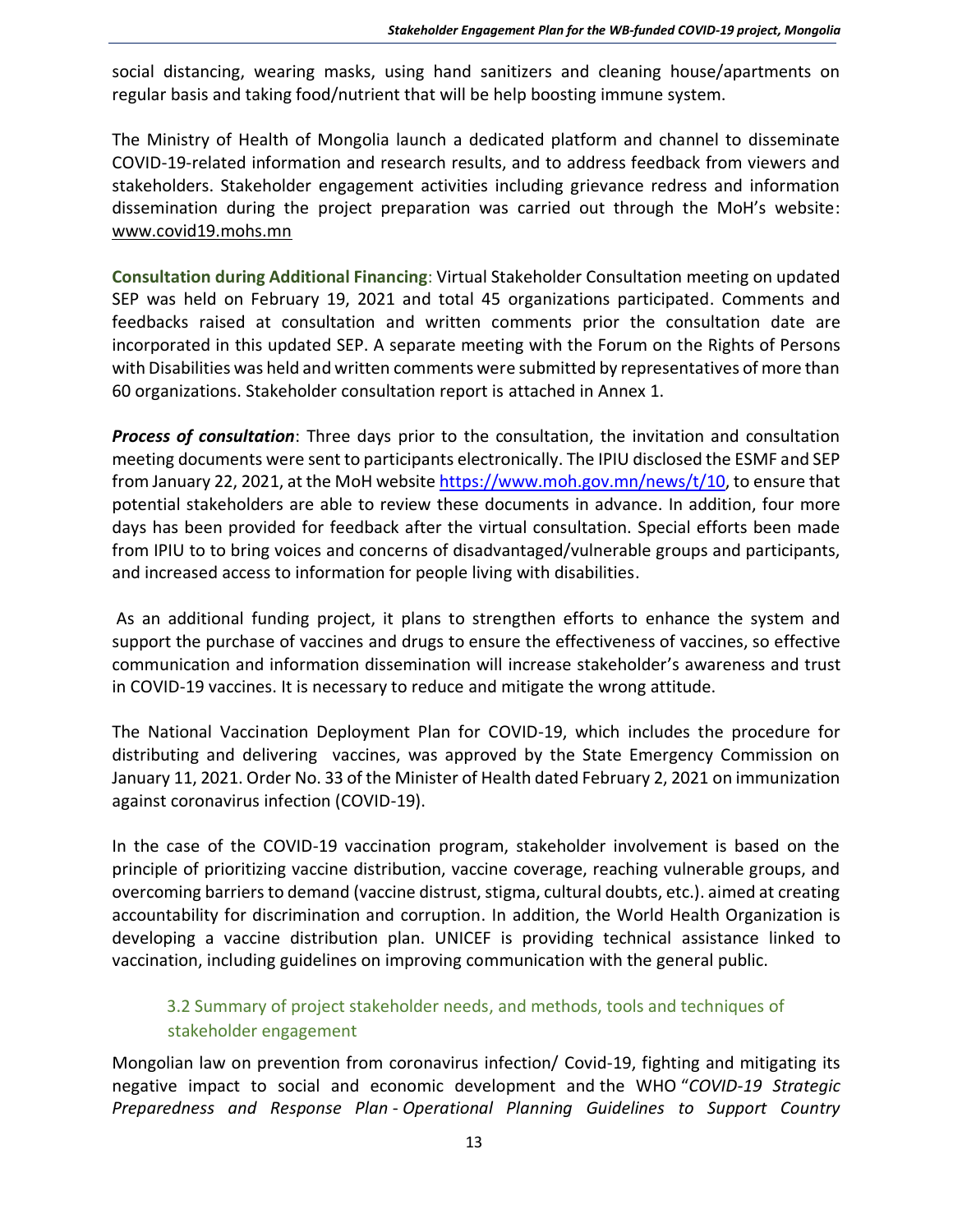*Preparedness and Response*" (2020) and National Vaccine Deployment Plan will be the primary tool to be used for the Project's stakeholder engagement.

Due to the fact that public form or consultation, workshops and meetings are not allowed to be undertaken at nationwide, the following tools can be used to ensure stakeholder engagement in informing, consulting, taking comment and responding in accordance with the law and regulations.

#### **General principles for stakeholder engagement during COVID-19**

- Under the new law, the project implementation unit is to identify the channels or platforms of communication and cooperation for the timely exchanging of information on decisions and measures to be taken by the relevant authorities.
- Avoid public gatherings including public consultations, workshops and community meetings, and minimize direct interaction between project agencies and beneficiaries / affected people;
- Consult with small group meetings, such as focus group meetings, if a small number of participants agree / recommend a meeting. Organize virtually if not approved or advised
- Diversify communication channels and tools, and use social media, online channels, and social networks when face-to-face meetings are prohibited.
- Launch a dedicated online platform and chat group based on the types and categories of stakeholders;
- Direct contact with each affected household should be established if direct contact with project affected people or beneficiaries is required or cannot be postponed. (Email, phone, e-mail, cell phone text messages, social networking messages, phone numbers with special numbers, etc.)
- Identify and disseminate traditional media channels  $-$  TV, newspapers, and radio  $-$  that provide access to information quickly when stakeholders do not have access to or use it regularly.
- Clearly specify how comments and feedback can be taken between stakeholders and through each channel of communication and engagement;
- Identify and liaise with accredited governmental and non-governmental organizations, public organizations, the public, individuals and similar stakeholders who can act as intermediaries in disseminating information and stakeholder engagement.
- The following methods will be used in consultation with each stakeholder and may not be limited to these, but may vary depending on the target group.
	- o Interviews with stakeholders and relevant organizations
	- o Public meetings, seminars, or focus group discussions on specific topics
	- o Study, surveys and questionnaires
	- $\circ$  Consultation and decision-making through other traditional mechanisms, such as bag and khoroo meetings.
	- o Communicate via websites, social networks such as Facebook, Viber, Telegram and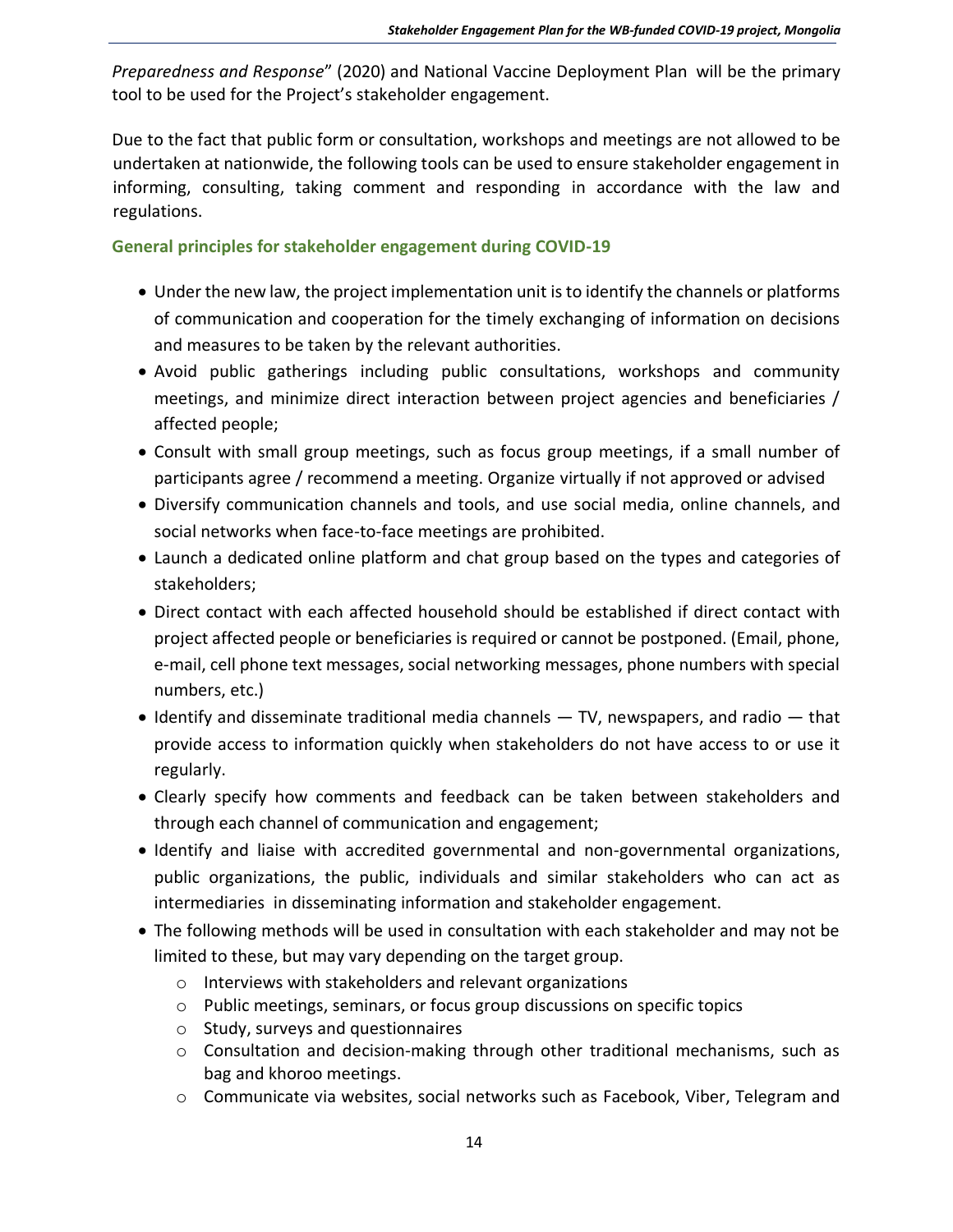Chatbot

o Telephone and e-mail communication

# 3.3 Proposed strategy for information disclosure

<span id="page-14-0"></span>Particular consideration will be taken to identify and use proper channels for raising awareness, disseminating information, exchanging information and communicating in accordance with the culture of the people, covering a wide range of communicable diseases and their risks and all related issues. To do this, traditional communication channels, such as the media, television, newspapers, radio, print media, posters, special telephones, mobile text messages, billboards, and announcements will be used.

In addition, information will be disseminated through all types of electronic channels for disseminating and exchanging information, which are growing in popularity among the public. Use popular social networks such as Facebook, Twitter, and Instagram.

MoH's website [www.covid19.mohs.mn](http://www.covid19.mohs.mn/) provides official national information on COVID19. The project has re-developed the E-Health project's website and will continue to use the information on [www.covid19.mohs.mn](http://www.covid19.mohs.mn/) website as a source. The updated website has menus for project documents, information about project steering committee and project implementation unit with location, the government glass account, and part for comments and grievance.

The project has a Facebook page that provides to audiences with the latest information, tips, findings, and frequently asked questions related to pandemic and coronavirus infections and project implementation through chatbots.

Information and advocacy activities will be undertaken at key public places such as food markets, shops, banks, health centers and family health centers, streets, squares, and apartment boards, as well as on intercity and intra-city public transportation.

Information to the public will be disseminated through mass medias, relevant public organizations, individual educators and social leaders/ activists.

During the coronavirus outbreak, door-to-door interviews is prohibit due to travel bans, and project stakeholder consultation meeting will be undertaken using information technologybased platforms in order to prevent from potential risks.

Within the implementation of vaccination-related activities, various number of tools set in the stakeholder engagement plans, will be used to increase vaccine awareness among the population and vulnerable groups. Online consultations on challenges and barriers faced to vaccination will be organized in some key priorities of the project. Special consideration should be taken for avoiding misconceptions about the disease or infections, introduction of vaccines, resistance to any negative perceptions, COVID-19 vaccine program, high-risk groups, and control of seconddose recipients.

The Integrated Project Implementation Unit will use online communication channels such as web workshops, Skype, and Zoom for conducting virtual workshops and consultations where large meetings and workshops are needed. However, in the case of limited information technology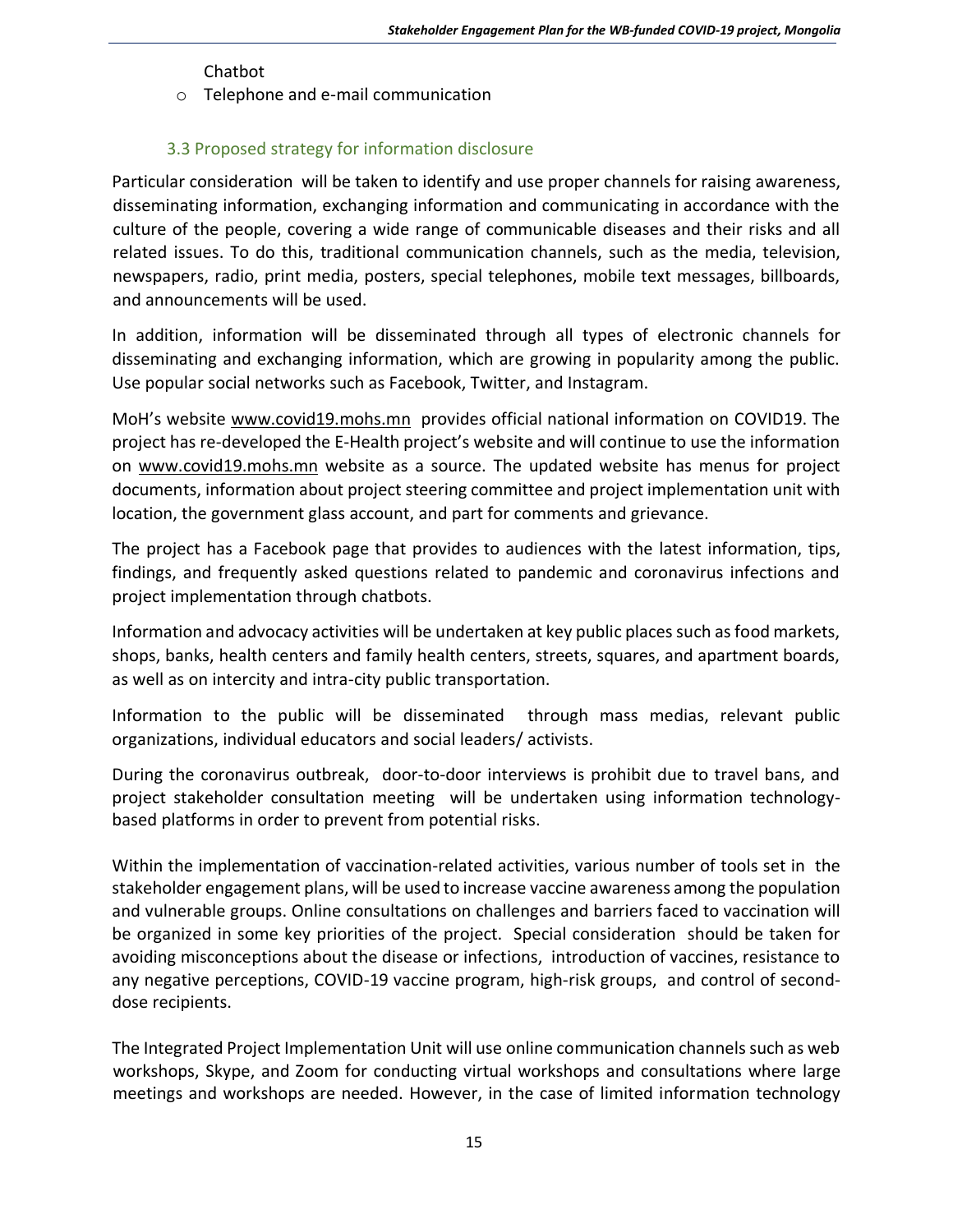capacity, audio meetings can be used as virtual seminars. The information and other project related documents is available on Facebook, chat-bot, Twitter, WhatsApp, project website, MOH website, traditional means of communication TV, newspaper, radio, digital platform (if available) mail and dedicated hotline.

The Ministry of Health provides the easiest and fastest way to deliver information using mobile text messages.

Crucial consultation to collect data and conduct survey and assessment will be carried out on free online platforms like Google forum, and alternative platforms Geo Poll that works for cellphone message for those who do not have access to Survey monkey and any other digital platforms, will be used.

The following types of communication tools and channels will be used to provide constant and continues access to have information to ethnic minorities, vulnerable groups and people in remote areas.

- Printing materials in minority languages
- Printing materials in format of braille, large print.
- Broadcast news and programs through minority languages specific programs on the Mongolian National Public Radio and Television via nationwide
- Broadcast news and programs via Best Radio FM -98.5 Radio under Mongolian National Association of the Blind, which has branches in Ulaanbaatar and 10 aimags and is widely listened to by the blind.
- Send SMS and voice message
- Post information on their social media groups
- deliver information through their social media chat groups
- in person meeting and information distribution by health workers, soum khoroo social workers and community leaders
- Develop and use special software that allows visually impaired citizens to use electronic information

-

# **Table 2: Information disclosure tools and channels**

| Project<br>stage                         | <b>Target</b><br><b>stakeholders</b> |  | List of<br>information to<br>be disclosed |        |                                          | <b>Methods and timing proposed</b>                                                                     |                          |
|------------------------------------------|--------------------------------------|--|-------------------------------------------|--------|------------------------------------------|--------------------------------------------------------------------------------------------------------|--------------------------|
| Part 1                                   |                                      |  |                                           |        |                                          |                                                                                                        |                          |
| Throughout<br>project<br>the<br>lifespan | Stakeholder of all<br>categories     |  | <b>KAP</b><br>findings                    | Survey | Websites<br>project.<br>Facebook sharing | of MoH and<br>Press conference if necessary<br>(Once survey report finalized<br>project Facebook post) | COVID-19<br><b>Boost</b> |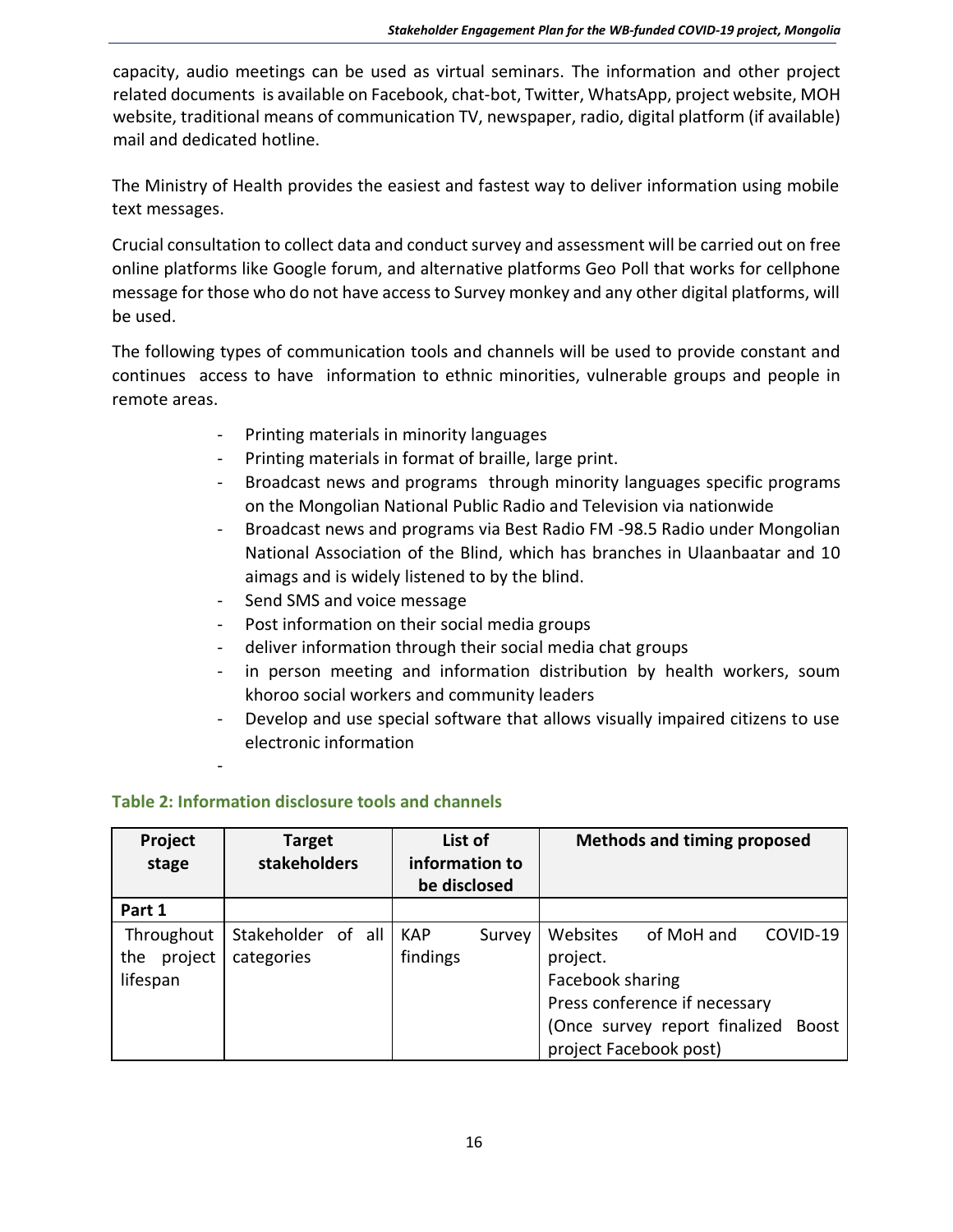| Each<br>target<br>stakeholders                                                  | Dedicated media<br>and social media<br>channels, tools,<br>public<br>places,<br>where<br>venues<br>information<br>education<br>communication<br>materials<br>are<br>for<br>accessed<br>stakeholders | press conference/COVID-19<br>Daily<br>update by the MoH, WHO, NCCD<br>Nationwide<br>and<br>local<br>TV/Radio<br>programs and news particularly MNB<br>community radio and coverage in<br>ethnic group language and sign<br>language<br>Website of MoH and E-Health Project,<br>Webpage of the project and project<br>Facebook page.<br>(Once<br>materials<br>developed<br>and<br>printed, distribute and place)                                                                                                                                                                                                                                                |
|---------------------------------------------------------------------------------|-----------------------------------------------------------------------------------------------------------------------------------------------------------------------------------------------------|----------------------------------------------------------------------------------------------------------------------------------------------------------------------------------------------------------------------------------------------------------------------------------------------------------------------------------------------------------------------------------------------------------------------------------------------------------------------------------------------------------------------------------------------------------------------------------------------------------------------------------------------------------------|
| All stakeholders                                                                | <b>Guidelines</b><br>and<br>advices by the<br>project, MoH,<br>WHO,<br><b>UNICEF</b>                                                                                                                | Publication materials such as poster,<br>leaflets and handouts;<br>Website of MoH and E-Health Project,<br>Webpage of the project and project<br>Facebook page.<br>Public announcement at target places<br>(Once released and printed, distribute<br>and place to target places)                                                                                                                                                                                                                                                                                                                                                                               |
| Disadvantaged /<br>vulnerable<br>individuals groups<br>and ethnic<br>minorities | other<br>and<br>related<br>agencies.                                                                                                                                                                | Publication materials such as poster,<br>leaflets and handouts in Kazah and in<br>format of braille and large print;<br>Broadcast news and programs through<br>minority languages specific programs<br>on the Mongolian National Public<br>Radio and Television via nationwide;<br>Broadcast news and programs via Best<br>Radio FM-98.5 Radio under Mongolian<br>National Association of the Blind,<br>which has branches in Ulaanbaatar<br>and 10 aimags and is widely listened to<br>by the blind;<br>Send SMS and voice message;<br>Post information on their social media<br>groups;<br>Deliver information through<br>their<br>social media chat groups; |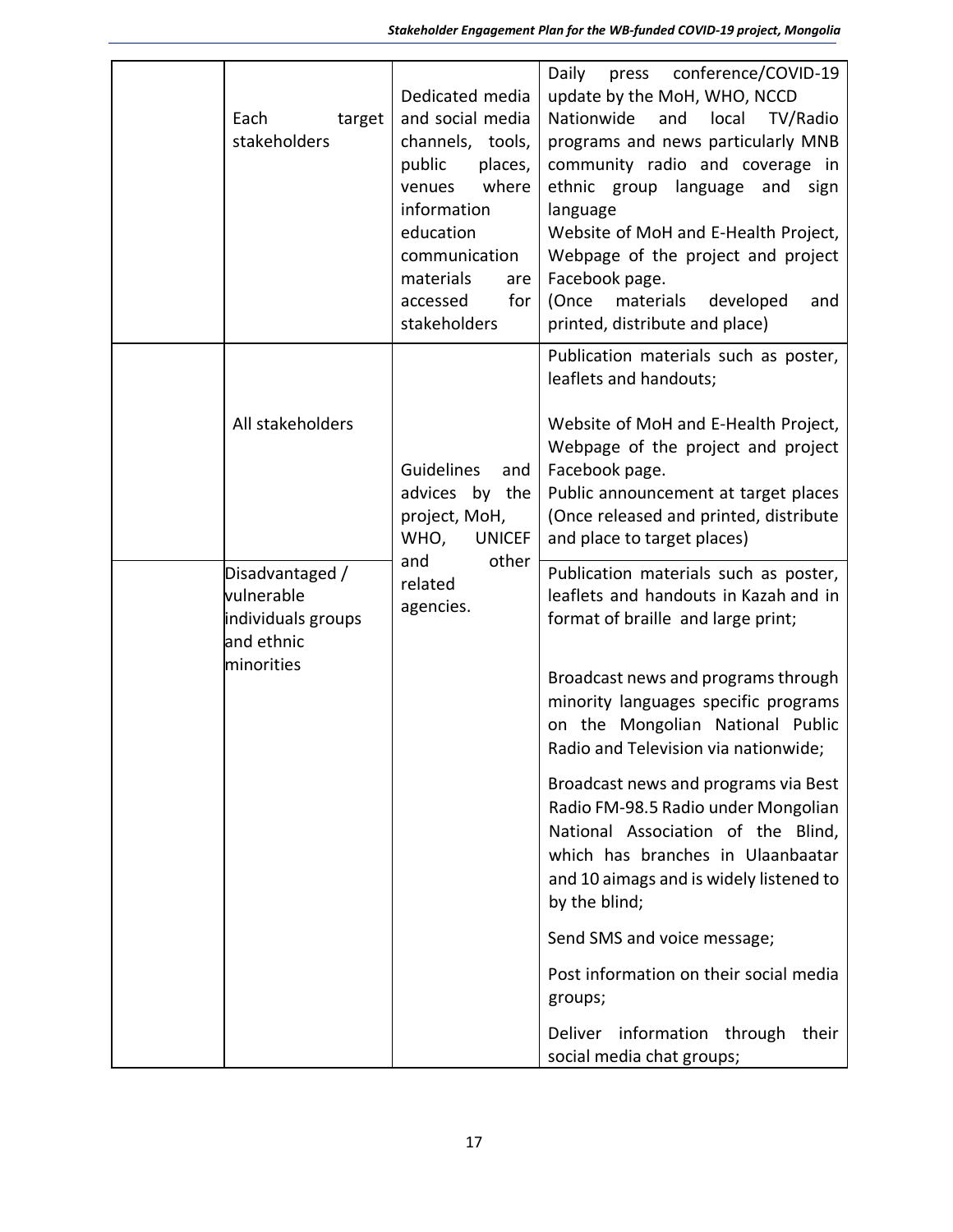Misinformation is more likely to spread quickly among the public.

National Center for Public Health is in charge of national monitoring of all activities related to vaccine effectiveness and side effects, vaccine distribution, regular monitoring of information on vaccines, communication, dissemination of information and education. Therefore, the project implementation unit plans to have an agreement with the National Center for Public Health Emergency services. Intelligence and police agencies have respectively responsibility of ensuring the safety of vaccine distribution. The Integrated Project Implementation Unit plans to develop and distribute information about risk-based communication, action guidelines, and handouts for the staff of these organizations. Moreover, PIU is developing an Project Communication Strategy as an essential part of the SEP to ensure SEP implementation including grievance redress mechanisms.

Regarding implementation of vaccination-related activities, in order to improve the vaccine awareness of the public population and to undertake measures aimed for vulnerable groups set in the stakeholder engagement plan, action workplan on risk communication and community engagement was developed and discussed by Component 1 Working Group in January 2021, and PIU in updating accordingly.

Comments and concerns from government agencies such as the National Center for Public Health, the National Center for Zoonotic Diseases, the National Center for Communicable Diseases, the National Center for Maternal and Child Health, and the Center for Health Development, as well as representatives of non-governmental organizations have been set in the action plan.

In collaboration with the National Center for Public Health and the Center for Health Development, it is planned to organize training for medical professionals in order to disseminate information and consultation on misconceptions about the disease, introduction of vaccines, against any negative perceptions, COVID-19 vaccine program review, risk/ vulnerable groups, access to accessories, and second dose monitoring, in a timely manner.

In line with WHO guidelines on prioritization, the first target group for vaccination under the World Bank COVID-19 Multi Phase Programmatic Approach financing Law on Vaccination is to cover [20%] of the population in each country, prioritizing health care workers, other essential workers, and the most vulnerable, including the elderly and people with underlying comorbidities. The most vulnerable groups include health workers, the elderly and people with comorbidities. Because not all people are vaccinated at the same time, inadequate or ineffective dissemination of information may lead to mistrust of vaccines or difficulties in comprehensive vaccination. The National Center for Public Health will provide information and publicity to the public, promptly disseminate information about who, where, and when to be vaccinated, and pre-process and disseminate key information on anti-immunization and negative news on social media.

In addition, the Integrated Project Implementation Unit will undertake the following activities to strengthen the human resources of relevant organizations, disseminate information to the public, and provide knowledge and build right attitudes and practices. (i) enhancing network of health workers and community volunteers; (ii) to promote behavioral change messages and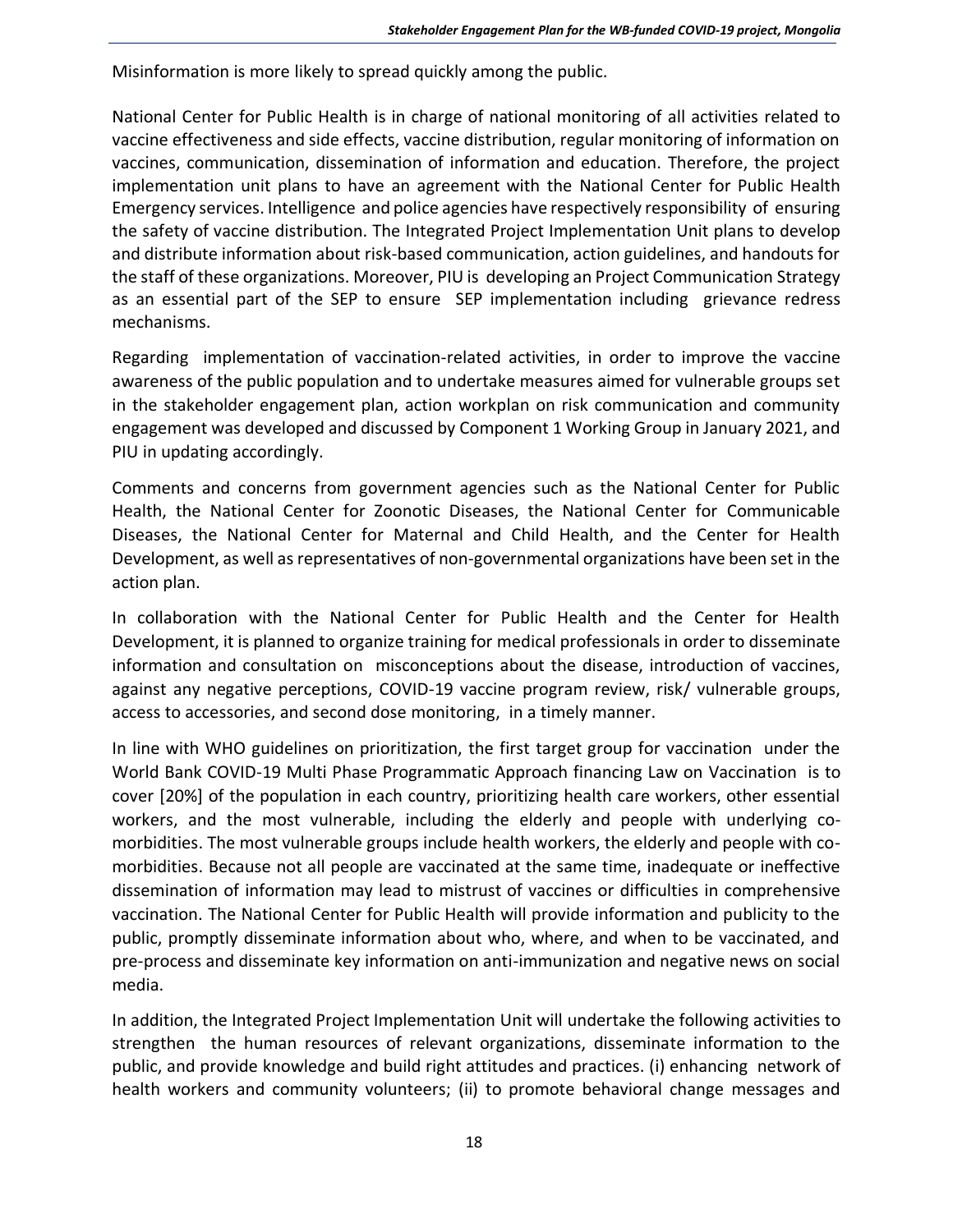community mobilization; to focus on feedback and comments from community organizations, the private sector, individuals and beneficiaries in order to support laboratory and vaccine logistics; (iii) in cooperation with MASAM to use existing web-based citizens' platforms (for example: or [https://covid19.mohs.mn/\)](https://covid19.mohs.mn/); based on the primary health care services, to enhance parties' communication among public and CSO networks to reach targeted beneficiaries as well as citizens across the country (iv) to conduct training for health workers at the forefront of propre services for patients with need of additional attention and provide message on prevention and response to gender-based violence.

# 3.4 Stakeholder engagement plan

#### <span id="page-18-0"></span>**Table 3: Consultation tools / channels**

| <b>Target</b><br><b>stakeholders</b>                                                            | <b>Discussion topic</b>                                                                                                                                                                                                                                                                                            | <b>Consultation tools /</b><br>methodologies                                                                                                                                                                                                                                                                         | <b>Distribution channel /</b><br>frequency and<br>duration                                                                                                                                                                                                 | <b>Responsible</b><br>organization |
|-------------------------------------------------------------------------------------------------|--------------------------------------------------------------------------------------------------------------------------------------------------------------------------------------------------------------------------------------------------------------------------------------------------------------------|----------------------------------------------------------------------------------------------------------------------------------------------------------------------------------------------------------------------------------------------------------------------------------------------------------------------|------------------------------------------------------------------------------------------------------------------------------------------------------------------------------------------------------------------------------------------------------------|------------------------------------|
| All Stakeholders<br>Disadvantaged /<br>vulnerable<br>individuals or<br>groups, ethnic<br>groups | Updated ESMF/SEP and<br>its implementation<br>Regular project update<br>on status of project<br>implementation<br>Regular update on status<br>of GRM including<br>number & nature of<br>compliance, number of<br>cases and their status of<br>resolve or upscale.<br>Labor Management Plan<br>(LMP)<br><b>ESMF</b> | Virtual consultation if<br>face-to-face activity is<br>prohibited<br>Sharing draft<br>documents via project<br>webpage and other<br>social media channel of<br>the the project and Mo<br>H/E -Health project<br>Poster/ or leaflet about<br>GRM and it operations<br>and detailed<br>information on how to<br>access | - A report once every<br>months<br>six<br>and<br>distribute<br>to<br>stakeholders<br>-Report complaints to<br>stakeholders<br>on<br>a<br>quarterly basis<br>-98.5 FM radio channel<br>for the people living<br>with disability in 10<br>aimags and UB city | MoH/ IPIU                          |
|                                                                                                 | Improve institutional<br>policies, plans,<br>procedures, and<br>coordination to support<br>the improvement of<br>multi-sectoral<br>communication,<br>coordination, and<br>cooperation<br>Implementation of<br>public health law                                                                                    | Webinars and small<br>group discussions<br>(available online)<br>Surveys, surveys and<br>questionnaires                                                                                                                                                                                                              | -A report once every<br>six months and<br>distribute it to<br>stakeholders<br>- Report quarterly<br>statistics to<br>stakeholders on<br>complaints and<br>grievances                                                                                       | MoH/ IPIU<br>MoH/ IPIU             |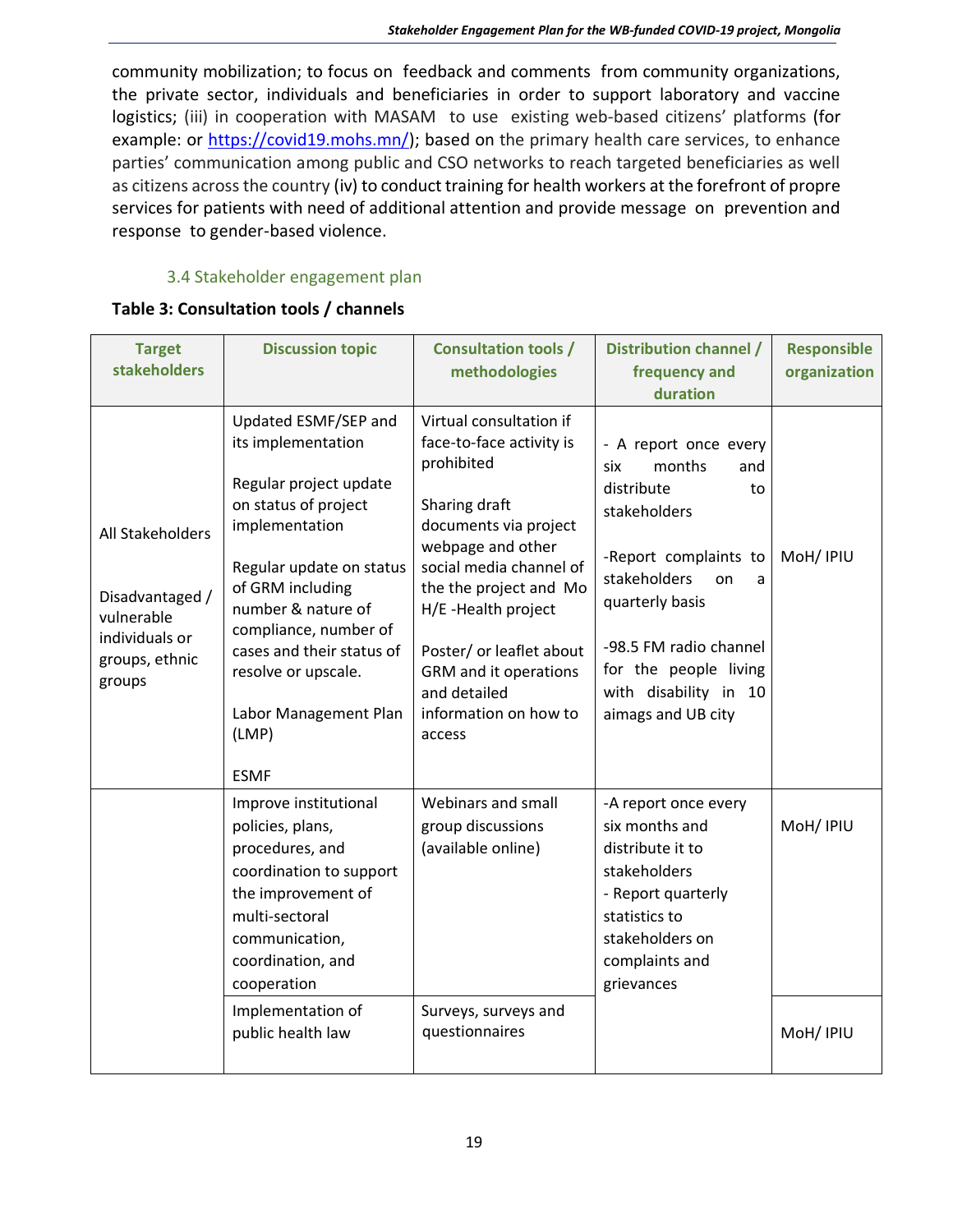#### 3.5 Proposed strategy to incorporate the view of vulnerable groups

<span id="page-19-0"></span>Vulnerabilities can be caused by person's background, gender, age, health status, economic and financial instability, limited social rights (for example, ethnic minorities, people in remote areas), dependence on other people or natural resources, and so on.

These vulnerable people have different socio-cultural and living conditions, as well as limited or limited opportunities to understand the impact of the project and to express their concerns due to health reasons and special needs. Because they have difficulty to access services and engage in stakeholder activities, it is important to understand their situation, take actions to mitigate the challenges faced, and improve their knowledge and skills to ensure their engagement at the same level as other stakeholders. The project will engage effectively with stakeholder from vulnerable group to understand their information access and channels, medical facilities, services, and other issues and challenges faced at home, at work, and in the community.

#### *Ethnic minority in Mongolia*:

The Constitution of Mongolia stipulates "no person shall be discriminated on the basis of ethnic origin, language, race, age, sex, social origin and status, property, occupation and post, religion, opinion, and education." (Constitution of Mongolia, 1992, Article 14, Chapter 2). Mongolia's ethnic groups are not considered to be economically, socially or legally marginalized or otherwise disadvantaged in a manner which would restrict their ability to participate in the project.

There are more than 30 ethnic groups in Mongolia. All groups are either the descendants of Mongolian nomadic tribes or are groups of Turkic origin who have become Mongolised over time. The Khalkh make up the majority and comprise over 84.5% of the population and kazak 3.9%, durvud 2.4%, Bayad 1.7% and 1.3% is Buryat. Except for the Kazakh minority group residing in western Mongolia, all ethnic groups speak Mongolian dialects which are comprehensible to speakers of Khalkha and to each other. The Kazakhs also are the only ethnic group that relies primarily upon a distinct native spoken and written language- Kazakh language. Most Mongolia's ethnic minority groups share similar customs, traditions and systems of production as the Khalkh.

Information and communication materials in Kazakh language will be developed and distributed to community live in remote location with information about COVID-19 prevention and vaccine distribution. Targeted news/awareness programs will be produced and broadcasted through Kazakh speaking programs on the Mongolian National Public Radio and Television via nationwide. When soum or khoroo social workers needs to visit households, who speak in Kazak language will ensure to have person who speak in ethnic language.

IPUI will work and consult with NGO working on ethnic minority education. This NGO organized population census of the Kazakh minority, living in Mongolian territory. Thus, the project will work closely with NGO in regard developing communication materials. Information and communication materials for the people with special needs will be developed in sign language and braille for the hearing and visually impaired,and distributed to them.

*People with disabilities:* Provide information in accessible formats, like braille, large print; offer multiple forms of communication, such as text captioning or signed videos, text captioning for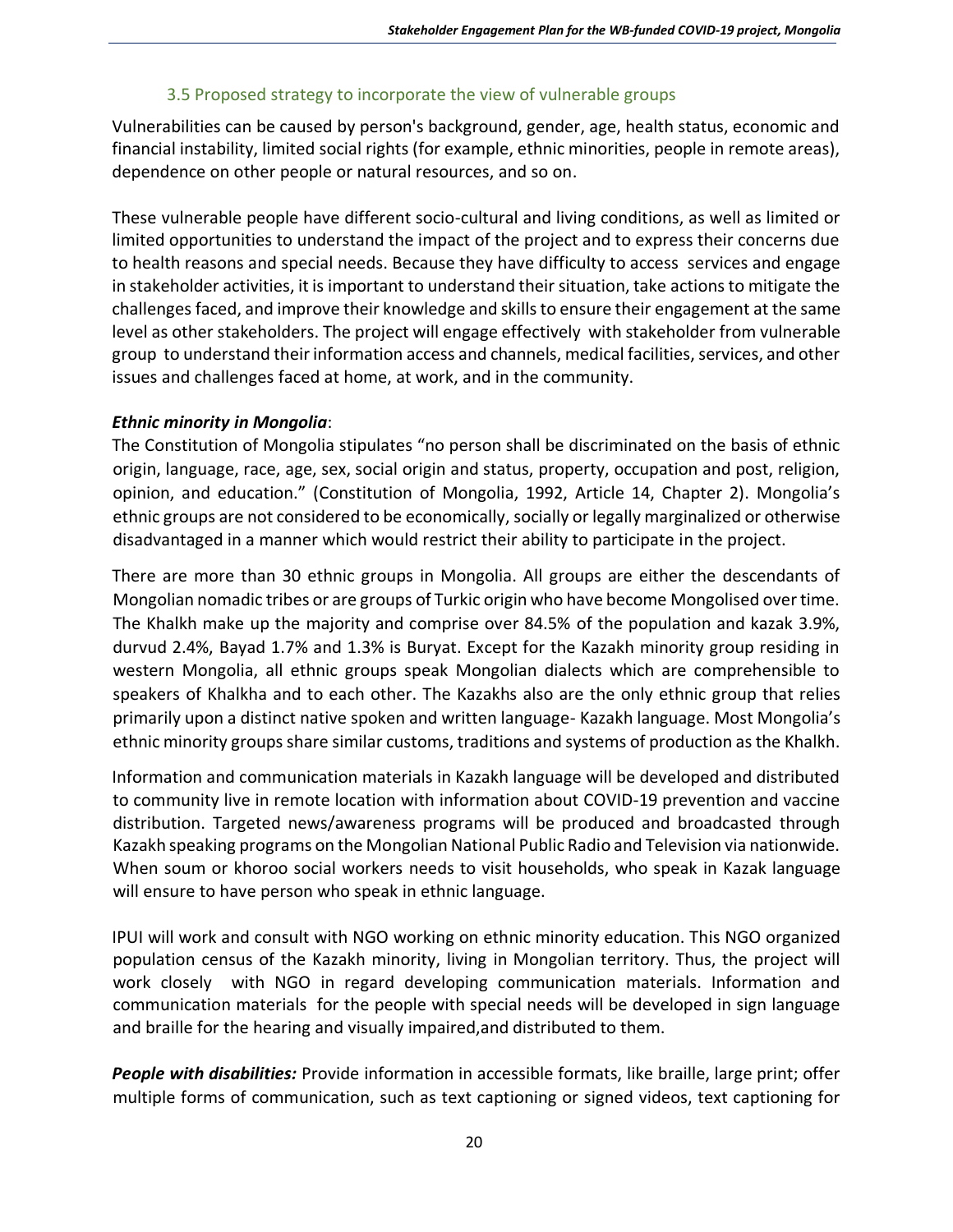hearing impaired, online materials for people who use assistive technology. Broadcast news and programs via Best Radio FM -98.5 Radio under Mongolian National Association of the Blind, which has branches in Ulaanbaatar and 10 aimags and is widely listened to by the blind; Develop and use special software that allows visually impaired citizens to use electronic information.

IPIU will work closely with the FRPS (Forum for the Right of People with Disability) a umbrella organization with member of more than 70 NGOs who extend services to people with disability all over the Mongolia and information dissemination, grievance redressal, training and consultation activities for those with special needs or disabilities will be conducted. Some of member NGO's has branches in 21 aimags;

*Women:* ensure that community engagement teams are gender-balanced and promote women's leadership within these, design online and in-person surveys and other engagement activities so that women in unpaid care work can participate; consider provisions for childcare, transport, and safety for any in-person community engagement activities;

*Pregnant women:* develop education materials for pregnant women on basic hygiene practices, infection precautions, and how and where to seek care based on their questions and concerns;

*Elderly and people with existing medical conditions*: develop information on specific needs and explain why they are at more risk & what measures to take to care for them; tailor messages and make them actionable for particular living conditions (including assisted living facilities), and health status; target family members, health care providers and caregivers;

*Children:* design information and communication materials in a child-friendly manner & provide parents with skills to handle their own anxieties and help manage those in their children;

**The following vulnerable groups**is to receive information and be advised through health or social workers. Also project website and mobile phone call can be tools for communication with following groups.

- *Elderly people at home or in a nursing home;*
- *Patients with chronic diseases (RD, CVD, diabetes, etc.)*
- *People with disabilities or orphanages*
- *People who are temporarily isolated or isolated*
- *People who have returned to their homeland*
- *Disability benefit recipient for health reasons*

Care should be taken before vaccination is initiated to ensure communication to local communities and ways of proper communication met with their customs and natures, and above mentioned concerns are included in the Stakeholder Engagement Plan.

Vaccination campaigns will be conducted in partnership with relevant local organizations and authorities. During the consultation, it will be informed clearly that the vaccine is not mandatory. Stakeholder engagement and vaccination will take additional precautions to reduce the risk of transmission of COVID-19, especially in remote areas to reduce the risk of voluntary isolation.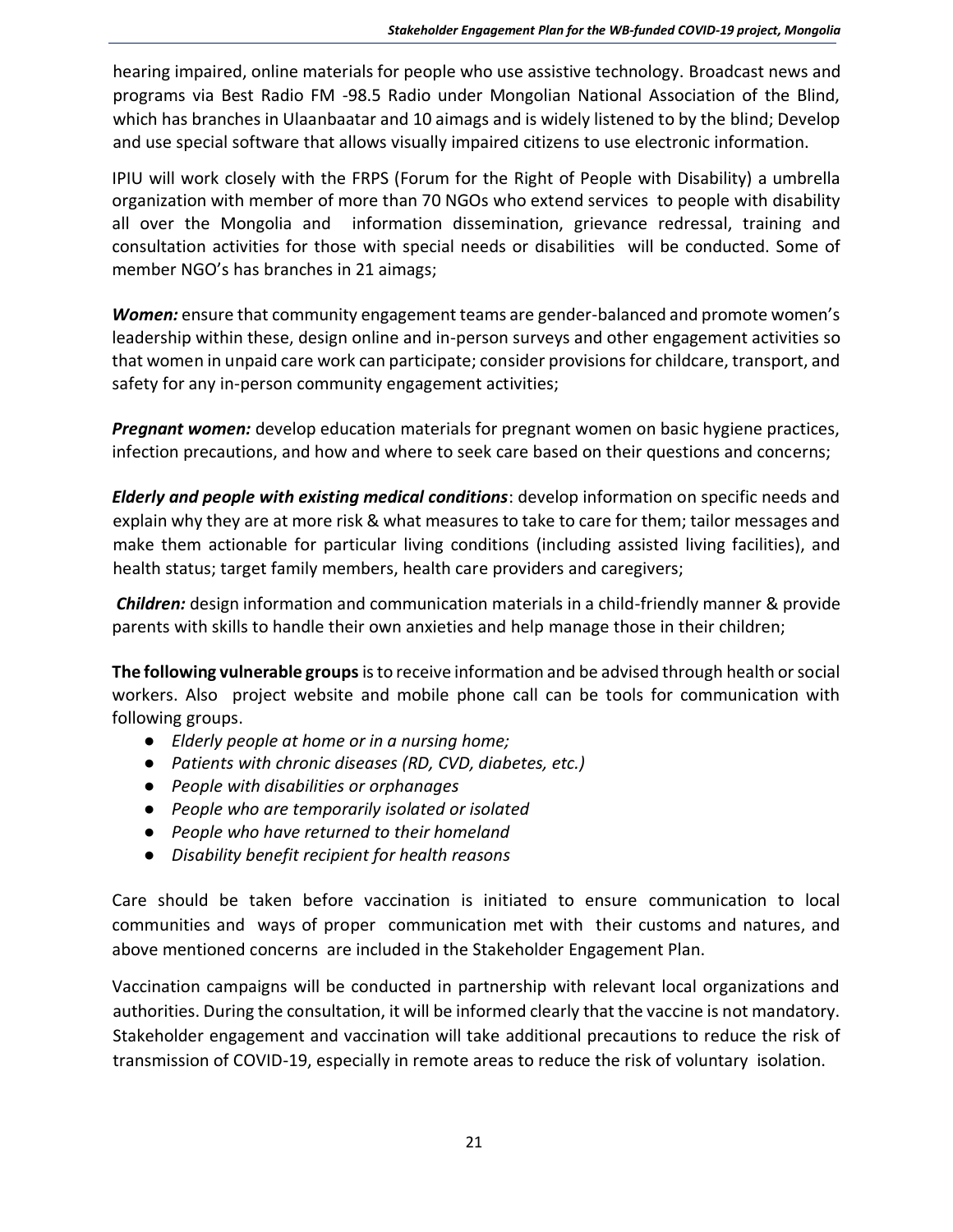The following vulnerable people will be informed through khoroo and soum social workers, and they can also send complaints about the project and project related activities through social workers. Also they can contact and communicate with the project through project website or by phone call. Citizens and children living in remote and remote areas (no infrastructure)

- Poor households with unregistered addresses (with open addresses)
- Single parents
- People who have returned to their homeland
- Orphanage
- Homeless people

### <span id="page-21-1"></span><span id="page-21-0"></span>**4. Resources and Responsibilities for implementing stakeholder engagement activities**

#### 4.1. Resources

The Ministry of Health though E-Health IPIU will be in charge of stakeholder engagement activities. Beneficiary and stakeholder engagement is a basic part of the project management activities. Accordingly, SEP updating, and implementation will be partly funded from the Project Management budget. Additional funds will be available under *Sub-Component 1.1 – Risk Communication and Community Engagement* of the project which has a total budget of US\$1.1 million from COVID-19 fund.

A Working Group chaired by an advisor to the Minister of Health that ensure project implementation specified in component 1 of the project "Prevention, response and preparedness for coronavirus infection (COVID-19) in Mongolia" funded by the World Bank International Development Association loan, established by the Order A / 100 of the State Secretary of the Ministry of Health on October 22, 2020. Project Implementation Unit under the Ministry undertakes day-to-day activities of the project. The Working Group and the IBL will work closely together to implement the plan.

The Ministry of Health, through the Integrated Project Implementation Unit, is responsible for stakeholder engagement and liaises closely with other agencies, such as local governments, the media, and health workers.

### 4.2. Management functions and responsibilities

<span id="page-21-2"></span>Currently, in accordance with decision of the Ministry of Health, the Ministry's e-Health (P126725) project management team is responsible for coordinating project activities with all stakeholders.

The Ministry of Health, through its departments, agencies and aimag health departments, will be responsible for liaising with the World Bank on project implementation, including general coordination and monitoring performance.

The Integrated Project Steering Committee, chaired by the Minister of Health, will provide strategic policy guidance and recommendation to the Integrated Project and the Ministry of Health, and do monitoring. Steering committee composition will be expanded by members from the Ministry of Health, the NCCD, the National Center for Zoonotic Diseases, and the National Center for Public Health. The Project Steering Committee is responsible for coordinating project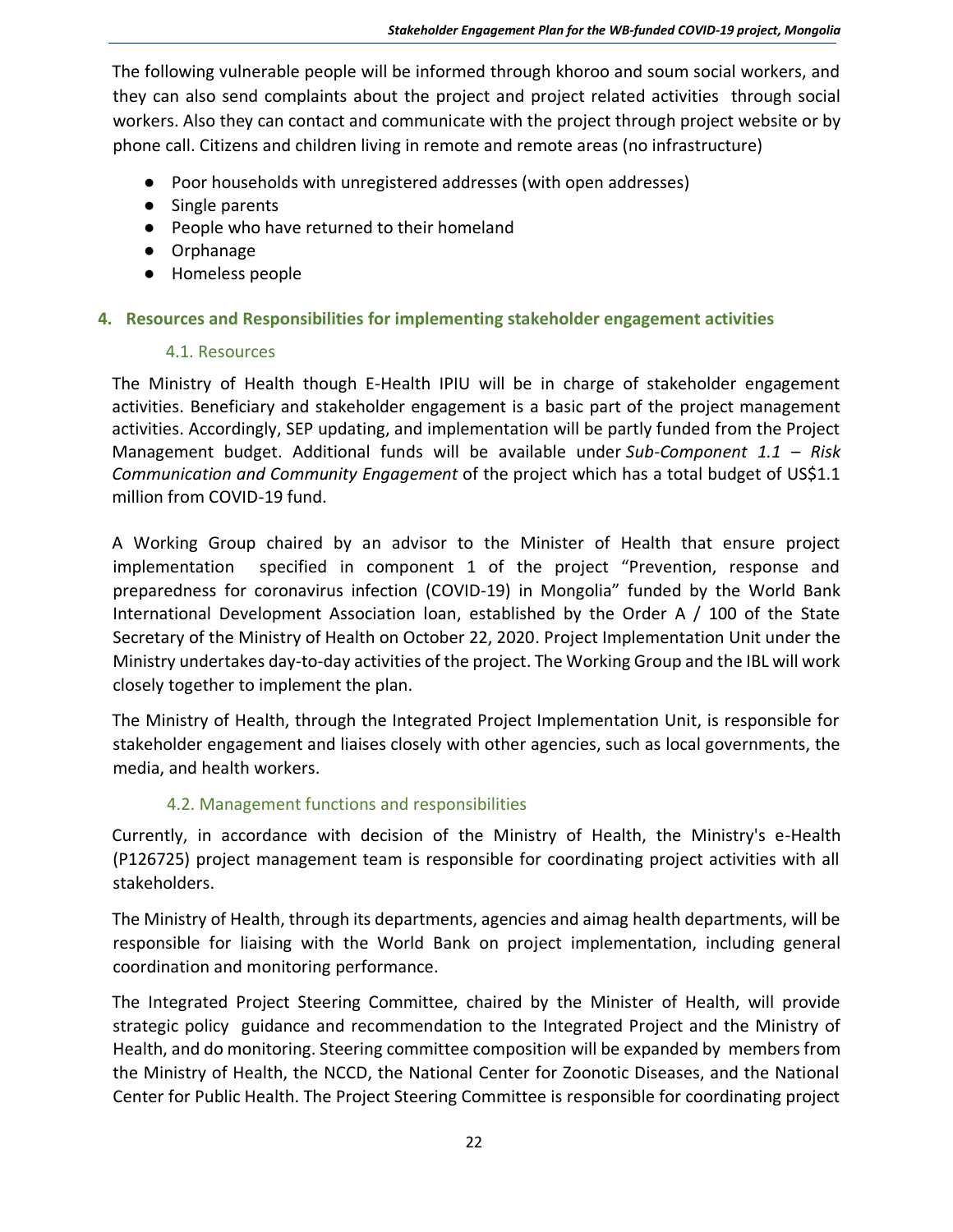activities and national emergency preparedness plans. National committee composed by representatives of multi sectors on COVID-19 Response, chaired by the Deputy Prime Minister, ensures implementation for measures and activities linked to COVID-19 infection.

The Medical service policy implementation coordination department head of the MoH is project director and will monitor and coordinate the implementation of the project in cooperation with the relevant departments and units of the ministry. The integrated project implementing unit consists of a project coordinator, bio-engineer specialist, occupational health and safety specialist, risk communication & community engagement specialist and financial specialist. The implementation of the stakeholder engagement plan will be documented in the quarterly progress report of the project.

### <span id="page-22-0"></span>**5. Grievance Mechanism**

An accessible grievance mechanism that facilitates the receipt and resolution of project-related concerns, complaints and grievances , will be operated for the public in accordance with the World Bank's grievance redress mechanism.

The project's grievance redress mechanism is designed to help resolve complain and grievances in a timely, effective, and satisfactory manner. It is a form of public consultation that strengthens trust and cooperation, facilitates remedial action, and provides an opportunity for affected people to file complaints and resolve potential disputes during project implementation. The project worker (*direct, contracted or community workers*) can also use the grievance redress system at enterprise level as outlined in the Labor Management Procedure developed under this project.

# 5.1 Description of Grievance Mechanism

<span id="page-22-1"></span>The project Grievance Mechanism will be operated based on the following principles, taking into account the traditional dispute resolution mechanism:

- Achieve fair, transparent and clear results;
- Ensures that appropriate and mutually acceptable redress actions are identified and implemented to the satisfaction of complainants;
- Ensure that project level GRM should be also culturally appropriate and accessible for ; and
- Avoids the need to resort to judicial proceedings.
- Strict confidentiality of information

Operation of the Grievance redressal mechanism is divided into two areas.

- i. Related to project activities
- ii. Associated with the vaccine against COVID-19
- I. Complaints related to project activities

Stakeholders may submit comments, petitions and complaints regarding the negative impact of the project on society, the environment and the quality of life.

The **Risk Communication and Community Engagement Specialist** will paly primary focal point role at project level GRM. The specialist will receive, register all complaints received via different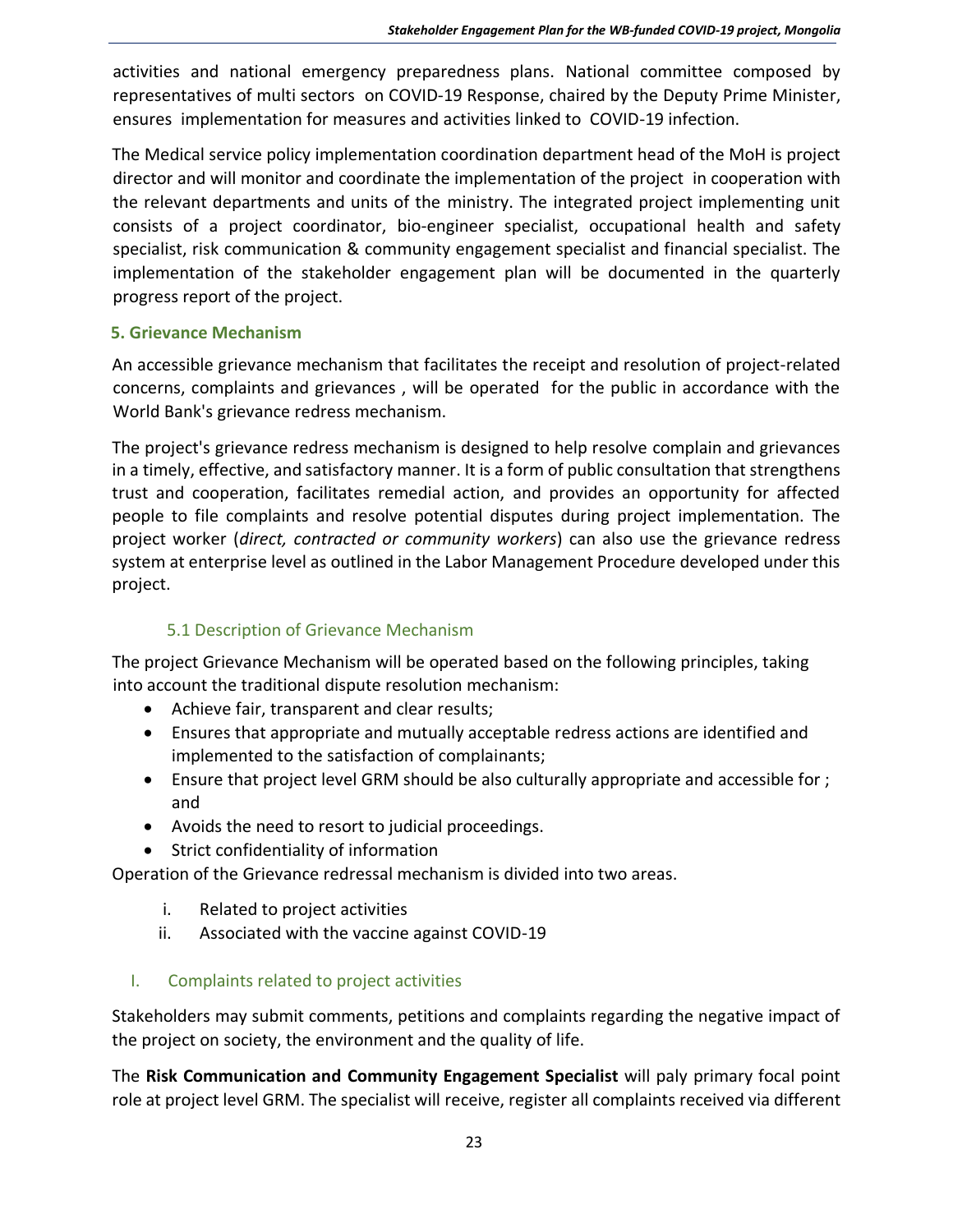forms will respond. Registered complaints will be notified to the appropriate specialist at IPIU for their review and action. If the complaint cannot be resolved by a specialist, it will be resolved by the project coordinator, and if the project coordinator is unable to resolve them, the project director will resolve them. If the project director is unable to resolve the issue, it will be discussed and resolved by the Project steering committee.

| <b>Type of complaints</b>                                            | <b>Responsible person</b>                                              |
|----------------------------------------------------------------------|------------------------------------------------------------------------|
| Project implementation and its related activities                    | Monitoring specialist                                                  |
| Fiduciary issues / financial and procurement /                       | Financial<br>specialist<br>management<br>and<br>Procurement specialist |
| Contract and agreement                                               | Contract management specialist                                         |
| Environmental, labor, occupational                                   | Environmental and<br>health<br>occupational<br>specialist              |
| Technical issues of medical equipment                                | Medical equipment engineer                                             |
| Vaccine related issues except Vaccine adverse<br>reaction compliance | Vaccine specialist                                                     |
| Health care service delivery                                         | Health safety specialist                                               |
| Communication, community engagement and GBV                          | Risk<br>communication<br>and<br>community<br>engagement specialist     |

| Table 4 Specialists to respond to complaints at the IPIU level |  |  |  |
|----------------------------------------------------------------|--|--|--|
|----------------------------------------------------------------|--|--|--|

Complaint related to gender-based violence /GBV/ can be received and will be handled in a secure, confidential, and ethical manner. With the applicant's consent, any complaints will be reported immediately to the project coordinator and the World Bank.

Complainant identity is protected by storing confidential details in a safe location (physical files: locked location; virtual: limit access control on electronic filing). Number of staff who will have access to details on complainant details will be limited. Complainants will be communicated via secure communication channels (as agreed with complainant; for example, through an encrypted app, secure email or via a trusted intermediary). The computers housing the electronic database will be password protected and back-ups of the database will be performed on a daily basis to ensure there is no data loss. Complainant's document will be identified by a unique complainant identification number (CIN). A master list linking case names and CIN numbers will be created as a password-protected electronic document.

MoH launched a dedicated platforms and channels to disseminate COVID 19 related information and receive feedback/grievance from public. The IPIU website is has also placed a tab link of the grievances section of the NCCD so that public will have direct access to the NCCD website.

IPIU will produce GRM report bi-annually which will be send to Bank as well as disclosed on IPIU webpage.

**Type of submitting complaints :** Letter, phone call, text message, e-mailing/chat or in-person visit to IPIU office.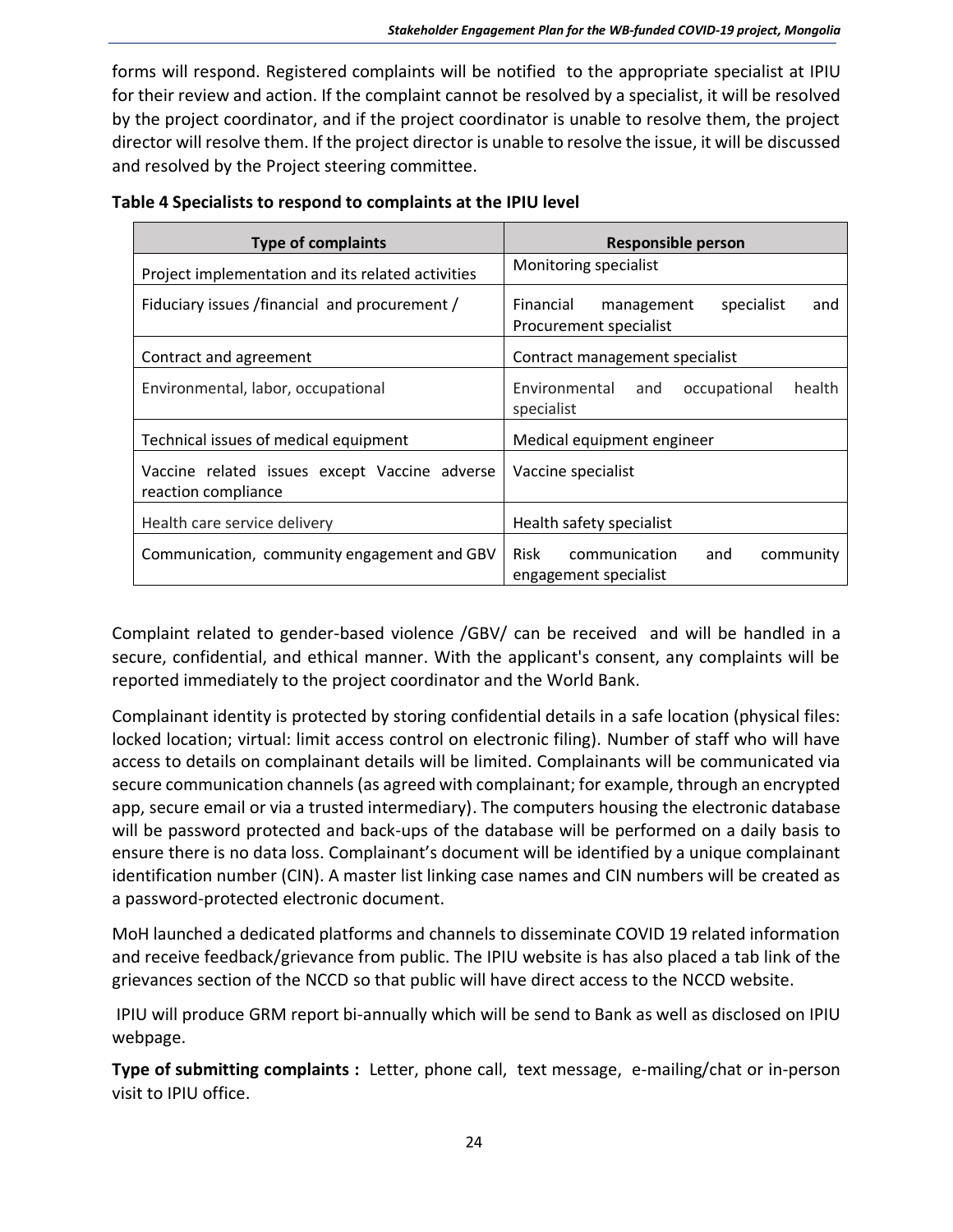**Channel for receiving complaints:** The complainant can file a complaint in the following ways of channels:

- Hotline/Phone call at MoH: +976 264923 ; 119, and phone at local hospitals
- Phone call at IPIU: +976- 7011-5488 ; 7011-5489
- Through the mobile application to shuurhai 119
- Mailing to [info@moh.gov.mn](mailto:info@moh.gov.mn), [piu@ehp.mn](mailto:piu@ehp.mn) or to the Complaints section of the IPIU website
- Writing to chat box of the project social pages
- Submitting a letter/ an application directly to MoH, PIU, provincial health authority/ and provincial contracted NGOs for healthcare services. Complaint form to be lodged at any of the address listed above- this form will be made available in the relevant healthcare facilities to be used by the complainants and can be filled.
- Walk-ins and registering a complaint on grievance logbook at healthcare facility or suggestion box at clinic/hospitals

Complaints can be registered in one of the following ways, if necessary, anonymously or directly through a third party.

## **The GM will include the following steps and indicative timelines:**

**Step 1**: Receive the complaint and record it in the complaint book or in the complaint database. (responsible: Risk communication and community engagement specialist) *Step 2*: Notify the complainant of the receipt of the first response within 48 hours of the filing of the complaint (responsible: Risk communication and community engagement specialist) *Step 3*: Refer the complaint to the relevant IPIU staff within 3 working days (responsible: Risk communication and community engagement specialist)

*Step 4*: Investigate the complaint and respond within 14- 30 days (responsible: respective specialist at IPIU)

*Step 5*: Response to the grievance: Additional action will be taken if the grievance is closed or the grievance remains open. If the complaint remains open, the complainant may appeal to the Ministry of Health by e-mail or by calling +976 - 323002, 119.

After proposing all possible measures, if the complainant is dissatisfied, he / she shall be informed that he / she has the right to a legal appeal in accordance with the Law on Resolution of Citizens' Complaints and Appeals to Government Organizations and Officials (1995). According to the law, the receiving organization can respond within 30 days and can extend it for 30 days.

### ii. Complaints related to the vaccine against COVID-19

Complaints related to the implementation of vaccine activities will be resolved in accordance with the vaccine grievance mechanism in Mongolia. The following government legal document will be considered as basis to regulate grievance related to vaccination.

1) Procedure for registration, reporting and monitoring of post-immunization complications by Minister of Health Ordinance (#A/357) on July 8, 2016;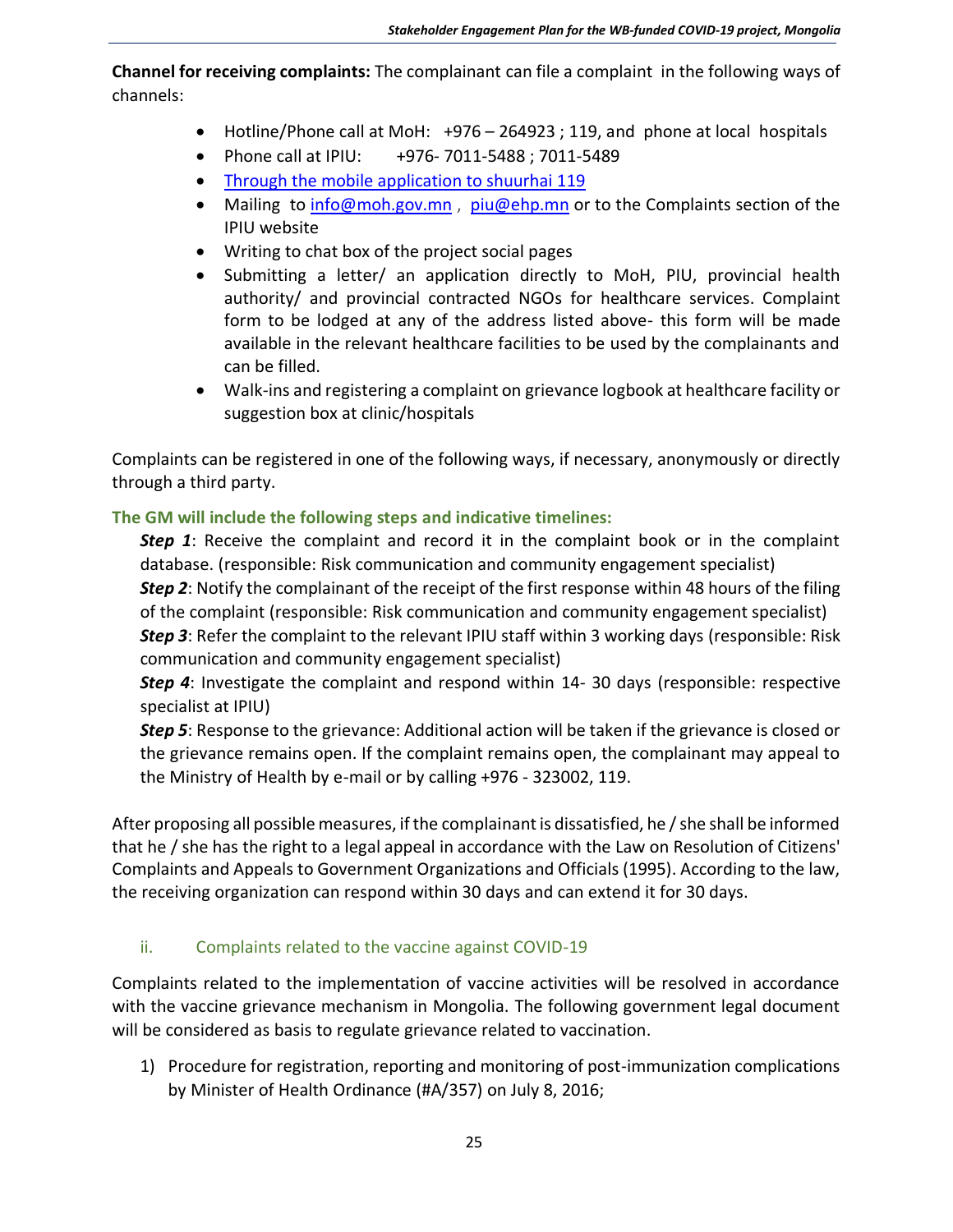2) Composition of the Immunization Advisory Committee by Minister of Health Ordinance (#A/315) on August 14, 2017;

Complaints related to vaccines should be addressed to the following organizations using the contact information:

| At national level                                                                                                                                                                           | At local level                                                                                                   |
|---------------------------------------------------------------------------------------------------------------------------------------------------------------------------------------------|------------------------------------------------------------------------------------------------------------------|
| <b>National Center for Communicable Disease</b><br>Call: 976 - 11 - 458699 or 119<br>Email: info@nccd.gov.mn<br>Facebook page: Вакцин ба Дархлаажуулалт<br>Website: https://www.nccd.gov.mn | Province or District level Health care service<br>delivery centers (at primary, secondary and<br>tertiary level) |

## <span id="page-25-0"></span>**6. Monitoring, feedback and reporting**

### <span id="page-25-1"></span>6.1. Stakeholders engagement in monitoring activities

The Stakeholder Engagement Plan is being reviewed and updated over a period of time to ensure that the information presented here is up-to-date, consistent and that the participatory methods identified in the project are appropriate and effective. Project-related activities and any major changes to its schedule will be properly reflected in the Stakeholder Engagement Plan.

To support the actual implementation of the vaccination program, the CSO network should: (a) support the target groups, especially the vulnerable, and get registered them in the nearest health organizations in the aimag / soum where they live; (b) to facilitate communication with target / beneficiary groups by organizing focus group discussions and multi-stakeholder meetings with health care providers, CSOs, the media, and representatives of Ulaanbaatar, aimags, and districts, and providing information about the program through an electronic platform access to information, visit a primary care hospital or other designated place to be vaccinated and return to the second dose; (c) to establish a voluntary network / solidarity initiative to carry out key activities to support vaccination programs and to expand outreach to target beneficiaries and the general population.

### <span id="page-25-2"></span>6.2. Reporting back to stakeholder groups

A summary of information on how stakeholders are engaged, including activities to ensure the engagement of vulnerable groups, the number and types of public complaints and requests will be provided on a quarterly basis, and effective action will be taken.

In addition, a quarterly review report will be prepared by the IPIU and presented to the project management level for discussion and follow-up.

A semi-annual report on how the project communicating with stakeholders will be prepared and submitted.

A number of key performance indicators are regularly monitored by the project according to the following criteria: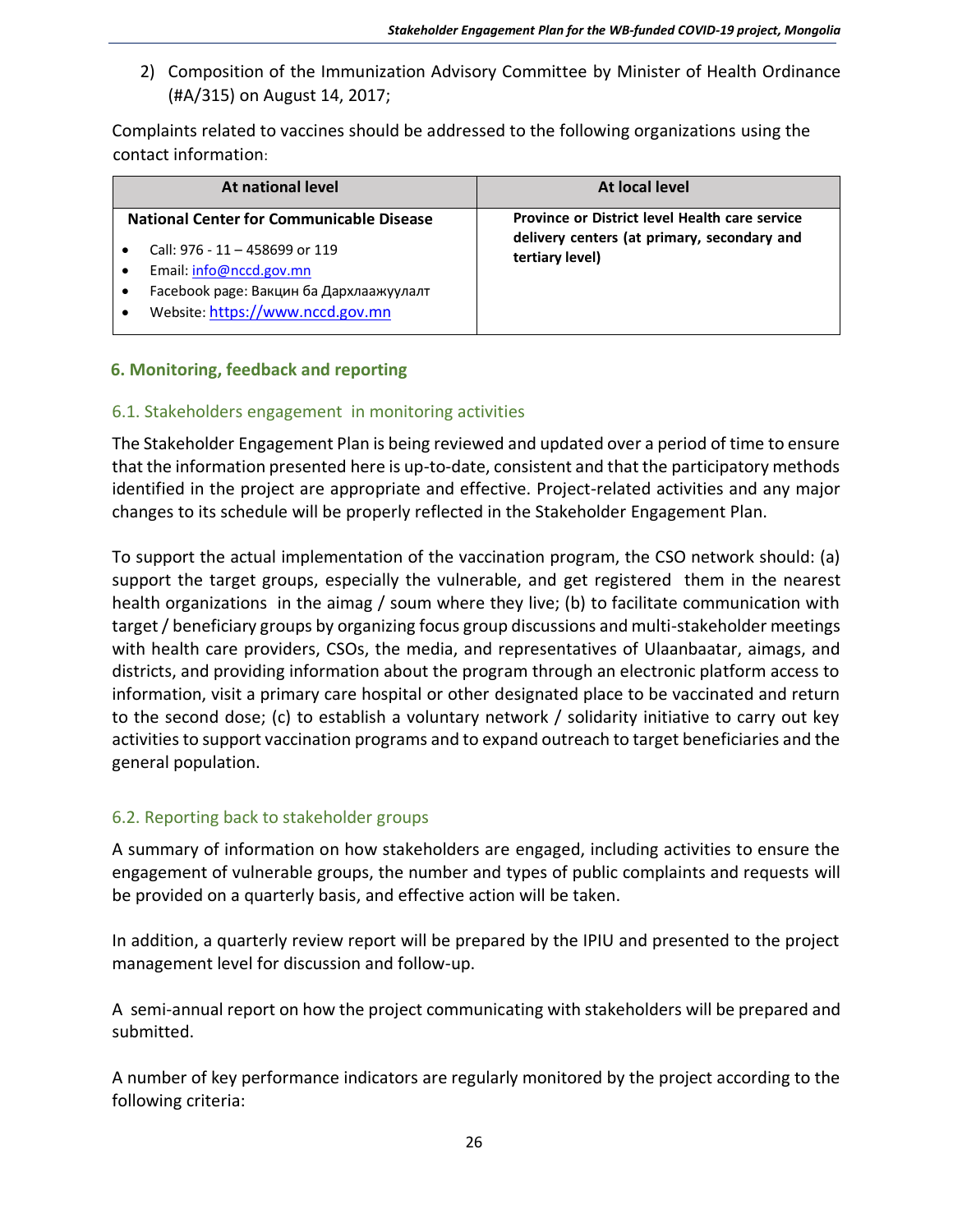- ✓ *Number of publicly available information and consultation meetings related to the project;*
- ✓ *Number of applications and complaints received and resolved;*
- ✓ *Number of information and recommendations disseminated to the public on COVID-19 vaccination sequences, COVID-19 vaccination targets, and prevention measures in the last six months;*
- ✓ *Number of health workers trained in COVID-19 vaccination, infection prevention and control according to the protocol approved by the Ministry of Health;*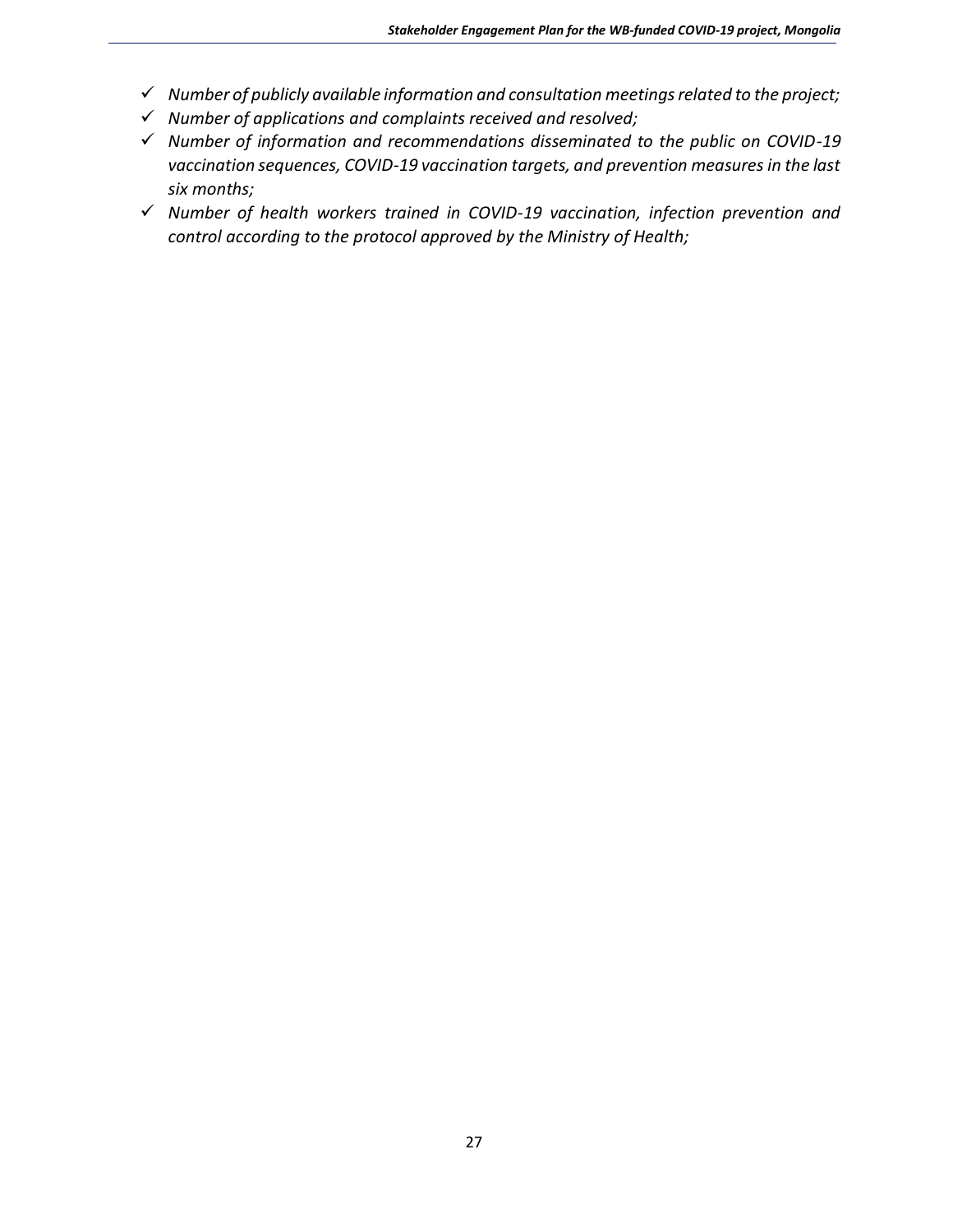#### **ANNEX 1**

**Virtual Stakeholder Consultation on draft of the Environmental and Social Management Framework (ESMF) and Stakeholder Engagement Plan (SEP) of the World Bank-funded Mongolia COVID-19 Emergency response and health system preparedness project report** 

### **February 19, 2021**

The virtual consultation meeting was opened by Ts. Erdembileg, State Secretary of the Ministry of Health, who introduced the project activity update and the documents to be discussed. A total of 60 representatives from the governmental and non-governmental organizations were attended to the e-consultation meeting. Three days prior to the e-consultation, drafts of two documents along with the invitation were sent to all participants for further recommendation and suggestion. The IPIU were disclosed the documents starting from January 22, 2021, at the MOH website [https://www.moh.gov.mn/news/t/10,](https://www.moh.gov.mn/news/t/10) the public will be able to feedback and received them.

### **The following questions were asked from participants and received their feedback by using the google form:**

- 1. In your opinion, did we fully reflect the positive and negative environmental impacts of the project?
- 2. In your opinion, does this project have a positive or negative impact on society
- 3. What can be done to reduce these negative effects?
- 4. What do you think about the mechanism for receiving citizens' complaints and comments related to the implementation of our project?
- 5. If it does not meet the requirements, please suggest a way to improve it
- 6. Is there a group of affected people in Mongolia we need to add in the document who are at high risk of getting coronavirus infection?
- 7. Are there any groups in Mongolia that should be included in the risk group for coronavirus vaccination in our document?
- 8. What benefits can the project bring to these at-risk populations

The result of the questionnaires and participants' comments and recommendation fully reflects the positive and negative impacts of the project on the environment and society, as well as ways to reduce the risks, and the project will have a positive impact on Mongolia. Based on the feedback from participants, a new line was added to the project's deadline for the grievance mechanism was changed. Also added a strategy to provide information to disadvantaged/vulnerable groups and participants, and increased access to information for people living with disabilities. Ethnic minority group was represented by the respective 2 provincial health staff and local NGO (#36,38 and55 in registration list) participants. They expressed their appreciation and agreed with proposed action outlines in the draft SEP in regard communication and outreach materials made available in Mongolian and Kazakh language.

The IPIU staffs were reflected to the both document and finalized of them based on comments and recommendation during the e-consultation, and received via emails and phone calls from the stakeholders of them.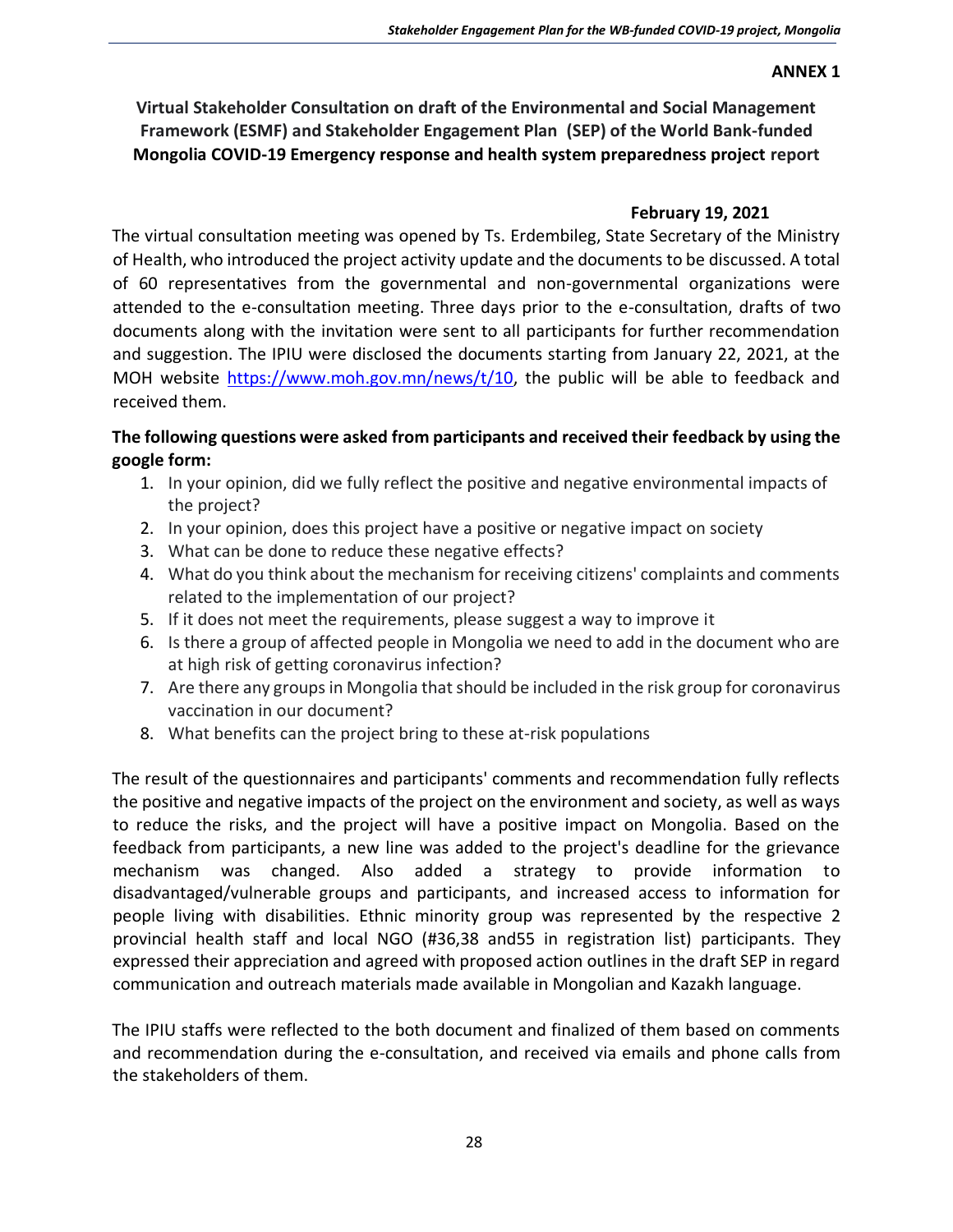#### **LIST OF PARTICIPANTS AND FEEDBACK PROVIDERS**

|                         | 2021.02.19                                                         |                      |  |
|-------------------------|--------------------------------------------------------------------|----------------------|--|
| N <sub>o</sub>          | <b>Stakeholders</b>                                                | <b>Names</b>         |  |
| <b>Affected Parties</b> |                                                                    |                      |  |
| 1. State organizations  |                                                                    |                      |  |
| A)                      | <b>National Level</b>                                              |                      |  |
| $\mathbf 1$             | <b>State Emergency Committee</b>                                   | J. Bundhorol         |  |
| 2                       | <b>State Emergency Committee</b>                                   | D.Bazarragchaa       |  |
| 3                       | <b>State Emergency Committee</b>                                   | <b>B.Batsaikhan</b>  |  |
| 4                       | Capital City Emergency Committee                                   | G. Batmunkh          |  |
| 5                       | Ministry of Health                                                 | G. Boldmaa           |  |
| 6                       | Ministry of Health                                                 | D. Narangerel        |  |
| 7                       | Ministry of Health                                                 | A.Dolgorkhand        |  |
| 8                       | <b>City Health Authority</b>                                       | B.Byambadorj         |  |
| 9                       | <b>City Health Authority</b>                                       | <b>B.Baatarsukh</b>  |  |
| 10                      | <b>City Health Authority</b>                                       | Sh.Tegshbayar        |  |
| 11                      | <b>National Immunization Committees</b>                            | L.Enkhsaikhan        |  |
| 12                      | The General Intelligence Department                                | E.Byambasukh         |  |
| 13                      | <b>General Police Department</b>                                   | T.Lkhagvadorj        |  |
| 14                      | National center for Communicable Diseases                          | O.Dashpagma          |  |
| 15                      | National center for Communicable Diseases                          | M.Oyun               |  |
| 16                      | Health workers caring for and treating infected people at the NCCD | A.Bilegt             |  |
| 17                      | National center for Communicable Diseases                          | Ts.Tuvshintur        |  |
| 18                      | Fist State Central Hospital                                        | <b>B.Enkhzorig</b>   |  |
| 19                      | Second State Central Hospital                                      | C. Uyanga            |  |
| 20                      | General Agency for Specialized Inspection                          | D. Bayarbold         |  |
| 21                      | City Agency for Specialized Inspection                             | S.Otgonjargal        |  |
| 22                      | <b>City Health Authority</b>                                       | O. Enkhzaya          |  |
| 23                      | National Center for Public Health, laboratory                      | B. Ichinhorloo       |  |
| 24                      | National Center for Zoonotic Diseases                              | B.Amgalanbayar       |  |
| 25                      | National Center for Zoonotic Diseases                              | B. Uyanga            |  |
| 26                      | National Center for Zoonotic Diseases                              | D.Altantogtokh       |  |
| 27                      | National Center for Maternal and Child Health                      | <b>B.Otgonchimeg</b> |  |
| 28                      | Mongolian National University of Medical Sciences                  | R.Otgonbayar         |  |
| 29                      | National Center for Public Health                                  | <b>B.Suvd</b>        |  |
| 30                      | Center for Health Development                                      | <b>B.Nyamsuren</b>   |  |
| 31                      | <b>General Department of Customs</b>                               | G.Ochgerel           |  |
| 32                      | <b>General Department of Border Protection</b>                     | O. Badmaa            |  |
| 33                      | Railways, freight forwarders and aviation companies                | S.Khongorzul         |  |
| 34                      | Bayan-Ulgii aimag Health Department                                | S.Aigul              |  |
| 35                      | Khovd aimag Health Department                                      | Ts. Myagmarsuren     |  |
| 36                      | Bulgan aimag Health Department                                     | S. Narantuya         |  |
| 37                      | Dornod aimag Health Department                                     | Ch.Oyuunaa           |  |
| 38                      | Khuvsgul aimag Health Department                                   | n.Uuriinbayar        |  |